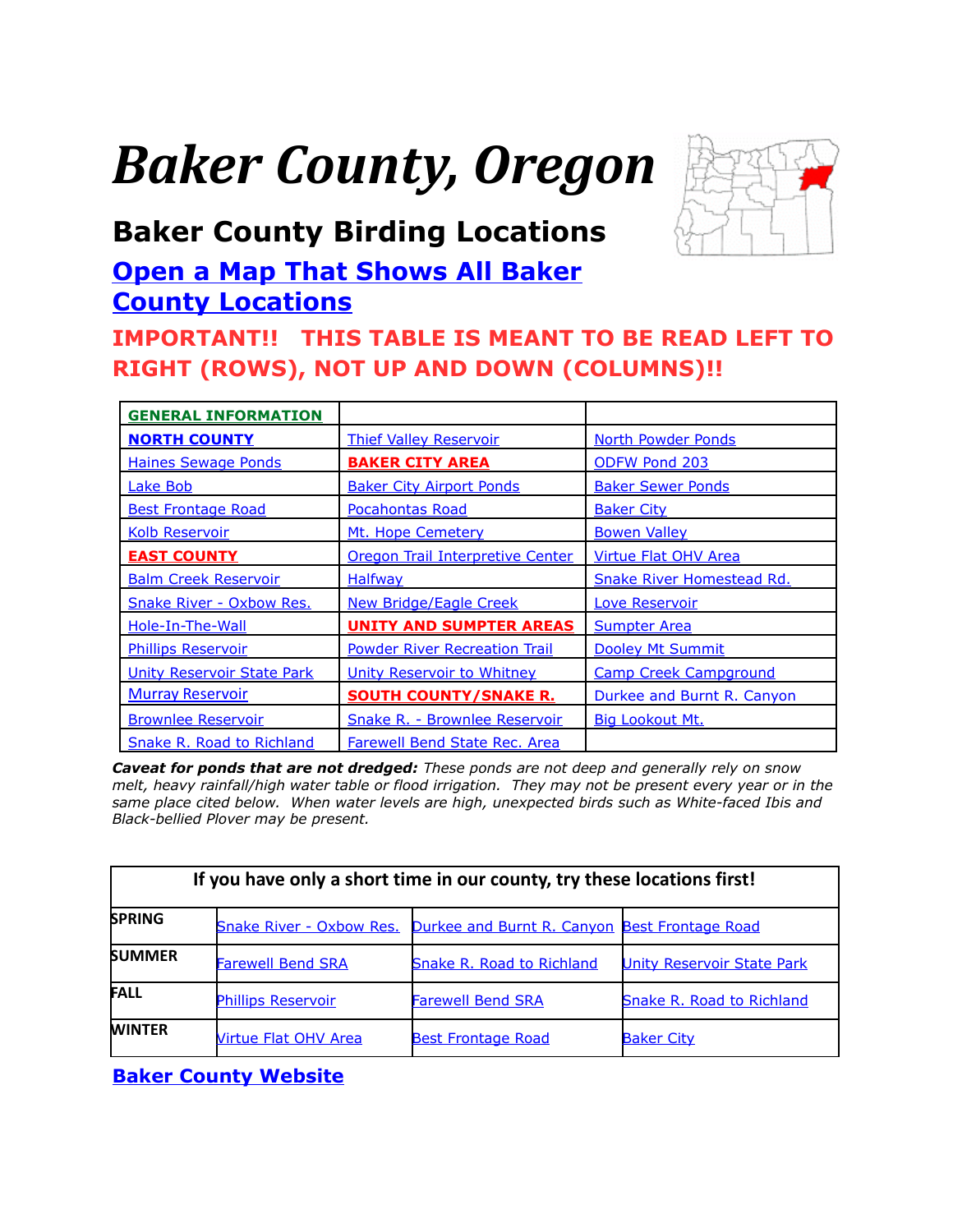<span id="page-1-3"></span>**Authors/Editors**: Mike Denny, Joanne Britton, Chuck Gates, Linda Fink **County Seat**: Baker City **County Size**: 3,088 Square Miles **High Elevation** : Red Mt. (9560 ft) **Rarities** : Yellow-billed Cuckoo, Broad-tailed Hummingbird, Blue Jay, Northern Mockingbird, Northern Parula, Magnolia Warbler, Prothonotary Warbler, Black-throated Sparrow, Indigo Bunting, Common Grackle, Greattailed Grackle, Black Rosy-Finch, White-winged Crossbill **Top County Lister** : Ann Ward (231) **Year List Record** : James Laurence 2013 (211) **County Contact Person**: Email [Joanne Britton](mailto:jobr@oregontrail.net)

# <span id="page-1-2"></span>**NORTH COUNTY**

#### <span id="page-1-1"></span>**Thief Valley Reservoir [return to the top](#page-0-0)**

DeLorme (copyright 2001) Pg 87 D-5 DeLorme (copyright 2008) Pg 75 F-7 **geographic coordinates** 45°00'47.5"N 117°46'48.8"W

[\(45.013184, -117.780228\)](https://www.google.com/maps/place/45%C2%B000)

[View A Google Map](http://maps.google.com/maps/ms?hl=en&ie=UTF8&msa=0&msid=108036481085398338899.00047629233755bc4513f&ll=45.020156,-117.78717&spn=0.193174,0.528374&z=12)

[eBird Hotspot Checklist for Thief Valley Reservoir](http://ebird.org/ebird/hotspot/L2430077?yr=all&m=&rank=mrec)

**Location:** To get to the undeveloped west side of the reservoir, travel north from Baker City on I-84 to Exit 285 (North Powder). Take 2nd street for 2 blocks and turn right on Ice Plant Road. This road quickly becomes Bidwell Road. Take Bidwell for 4.0 miles to Thief Valley Reservoir Road. Take this road another 5 miles to the reservoir. The developed east side is in Union County.

 **Habitat and Birds:** Snow Goose, Canada Goose, Trumpeter Swan, Tundra Swan, Eurasian Wigeon, a dozen other duck species, grebes, Great Egret, Osprey, Bald Eagle, Northern Harrier, Peregrine Falcon, Spotted Sandpiper, Western Sandpiper, Least Sandpiper, several species of gull, and a few others might be found here. Check the sagebrush surrounding the reservoir for Gray Partridge, Chukar and sage-related species.

#### <span id="page-1-0"></span>**North Powder Ponds [return to the top](#page-0-0)**

DeLorme (copyright 2001) Pg 87 D-5 DeLorme (copyright 2008) Pg 75 F-6 **geographic coordinates** 45 00' 48" N 117 55' 46" W

Pond #1 45°00'48.6"N 117°55'53.2"W [45.013510, -117.931437](https://www.google.com/maps/place/45%C2%B000)  Pond #2 44°59'44.4"N 117°59'35.1"W [44.995670, -117.993087](https://www.google.com/maps/place/44%C2%B059)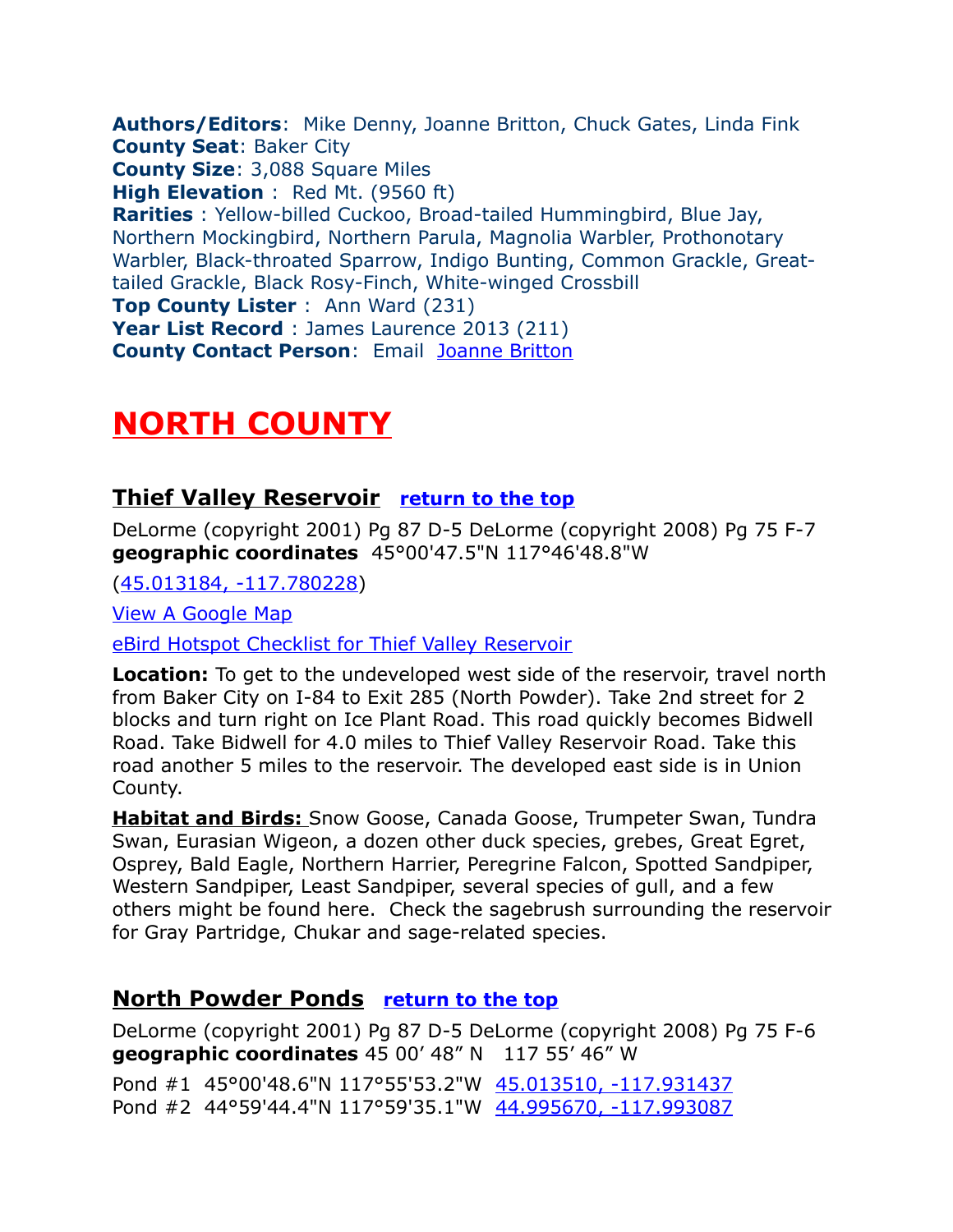#### [View A Google Map](http://maps.google.com/maps/ms?hl=en&ie=UTF8&msa=0&msid=108036481085398338899.00047641923690bce702b&ll=45.005108,-117.960205&spn=0.186184,0.528374&z=12)

**Location:** There are two ponds called North Powder Pond #1 and North Powder Pond #2. **North Powder Pond #2 is technically in Union County** but both will be addressed here. To find Pond #1, take exit 285 and go to the west side of the freeway. Take Hwy 30 south for 0.9 miles and look for a dirt road to your right (also signed). Take this road to Pond #1. To find Pond #2, return to the freeway exit on Hwy 30 and take Hwy 237 west. Travel 4 miles on this road to a left hand turn (south) onto Ellis Road. The pond is just 0.5 miles south on Ellis Road.

**Habitat and Birds:** Snow Goose, Canada Goose, Trumpeter Swan, Tundra Swan, Eurasian Wigeon, a dozen other duck species, grebes, Great Egret, Osprey, Bald Eagle, Northern Harrier, Peregrine Falcon, Spotted Sandpiper, Western Sandpiper, Least Sandpiper, several species of gull, and a few others might be found here.

#### <span id="page-2-2"></span>**Haines Sewage Ponds [return to the top](#page-0-0)**

DeLorme (copyright 2001) Pg 83 A-5 DeLorme (copyright 2008) Pg 79 A-6 **geographic coordinates** 44°54'39.6"N 117°54'42.1"W

[\(44.910992, -117.911689\)](https://www.google.com/maps/place/44%C2%B054)

[View A Google Map](http://maps.google.com/maps/ms?hl=en&ie=UTF8&msa=0&msid=108036481085398338899.00047744905a0a053252a&ll=44.913277,-117.91626&spn=0.372964,1.056747&z=11)

**Location:** Haines is about 10 miles north of Baker City on Hwy 30. Once in the town, turn right (east) on 3rd Street, which becomes Coffey Road. Leave town and travel about 1.5 miles. Go past the dump road and the ponds will be on the right side. There is no reason to enter the property and entrance is not allowed.

 **Habitat and Birds:** These ponds have not been birded much but standing water in Baker County is at a premium so they might produce some good birds.

# <span id="page-2-1"></span>**BAKER CITY AREA**

#### <span id="page-2-0"></span>**ODFW Pond 203 [return to the top](#page-0-0)**

DeLorme (copyright 2001) Pg 83 A-5 DeLorme (copyright 2008) Pg 79 A-7 **geographic coordinates** 44°51'33.4"N 117°48'47.1"W

[\(44.85927, -117.81309\)](https://www.google.com/maps/place/44%C2%B051) [View A Google Map](http://maps.google.com/maps/ms?hl=en&ie=UTF8&msa=0&msid=108036481085398338899.00047628f17a2673b0cb6&ll=44.792556,-117.786484&spn=0.38788,1.056747&z=11)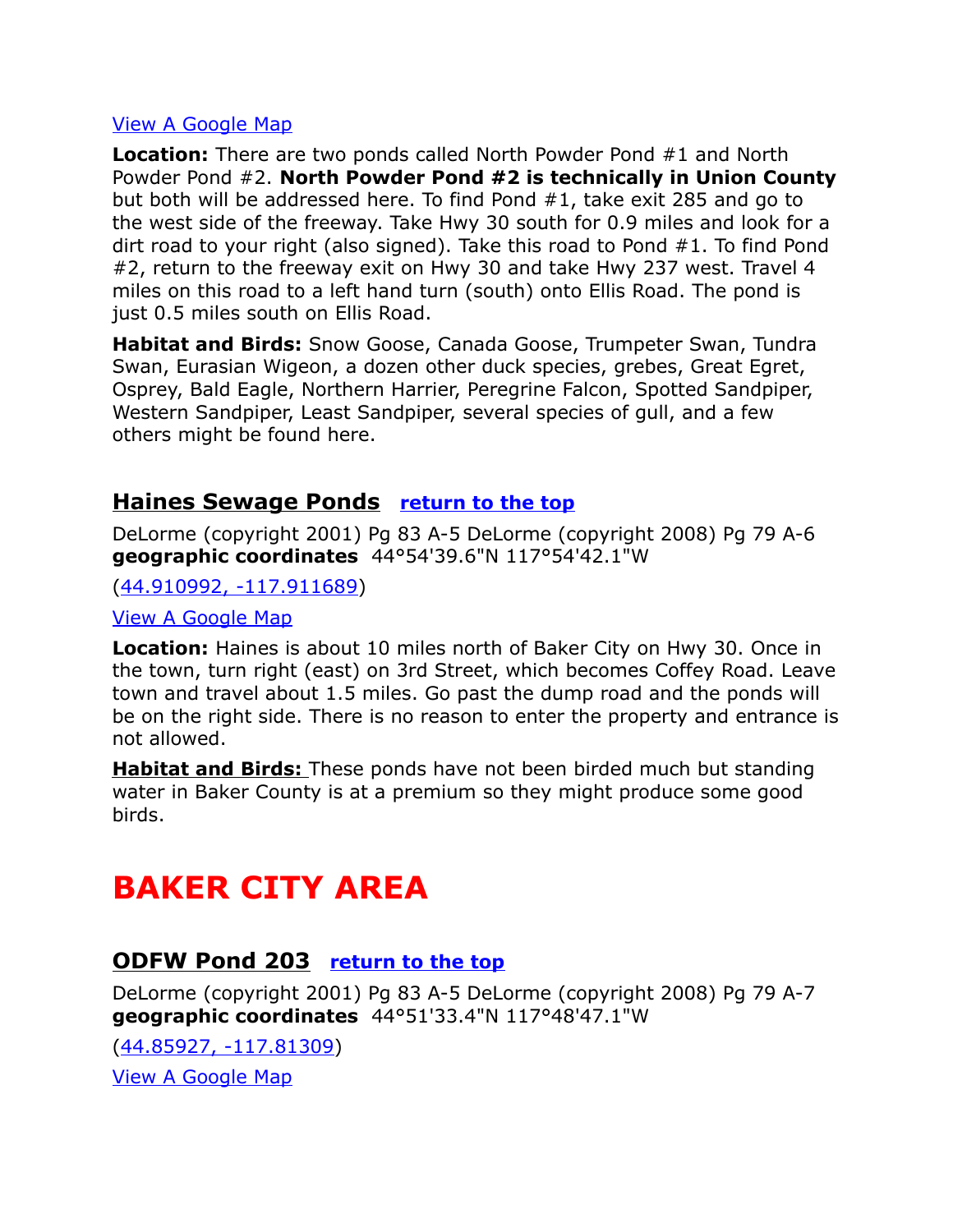**Location:** From Baker City travel north on I-84 approximately 5 miles to Hwy 203 (Exit 298 going to Medical Springs). This Oregon Dept. of Fish & Wildlife pond is just off Hwy 203 to the south. Take a right on Airport Road. There is a designated parking area on the north side of the pond but no other developed facilities. A foot path developed by anglers goes around the pond. Other privately owned dredge ponds are also located just east of Baker City along Best Frontage Road that is just off Hwy 86 at Exit 302 (See Best Frontage Road).

 **Habitat and Birds:** A good spot to check for waterfowl and shorebirds. Snow Goose, Canada Goose, Trumpeter Swan, Tundra Swan, Eurasian Wigeon, a dozen other duck species, grebes, Great Egret, Osprey, Bald Eagle, Northern Harrier, Peregrine Falcon, Spotted Sandpiper, Western Sandpiper, Least Sandpiper, Several species of gull, and a few others might be found here.

#### <span id="page-3-1"></span>**Lake Bob [return to the top](#page-0-0)**

DeLorme (copyright 2001) Pg 83 A-5 DeLorme (copyright 2008) Pg 79 B-7 **geographic coordinates** 44°50'22.6"N 117°49'01.5"W [\(44.839598, -117.817094\)](https://www.google.com/maps/place/44%C2%B050)

[View A Google Map](http://maps.google.com/maps/ms?hl=en&ie=UTF8&msa=0&msid=108036481085398338899.00047628f17a2673b0cb6&ll=44.792556,-117.786484&spn=0.38788,1.056747&z=11)

eBird Hotspot Checklist for Bob's Lake

**Location:** From I-84, take Exit 302 and go west on Hwy 86 for 0.1 miles. Turn right (north) on Old Trail Road and go 2.4 miles to the pond.

**Habitat and Birds:** Snow Goose, Canada Goose, Trumpeter Swan, Tundra Swan, Eurasian Wigeon, a dozen other duck species, grebes, Great Egret, Osprey, Bald Eagle, Northern Harrier, Peregrine Falcon, Spotted Sandpiper, Western Sandpiper, Least Sandpiper, Several species of gull, and a few others might be found here. If there is flood irrigation or high water table conditions, there is an opportunity to see a variety of wading birds around the pond.

# <span id="page-3-0"></span>**Baker City Airport Ponds [return to the top](#page-0-0)**

DeLorme (copyright 2001) Pg 83 DeLorme (copyright 2008) Pg 79 **geographic coordinates** 44°49'57.1"N 117°48'31.8"W [\(44.832519, -117.808830\)](https://www.google.com/maps/place/44%C2%B049)

#### [View A Google Map](http://maps.google.com/maps/ms?hl=en&ie=UTF8&msa=0&msid=108036481085398338899.00047628f17a2673b0cb6&ll=44.792556,-117.786484&spn=0.38788,1.056747&z=11)

**Location:** From I-84, take Exit 302 and go east on Hwy 86 for 0.1 miles. Turn left (north) on Airport Road, which parallels I-84. Within a half mile, you will see a pond on your right with a home nearby. Check this one for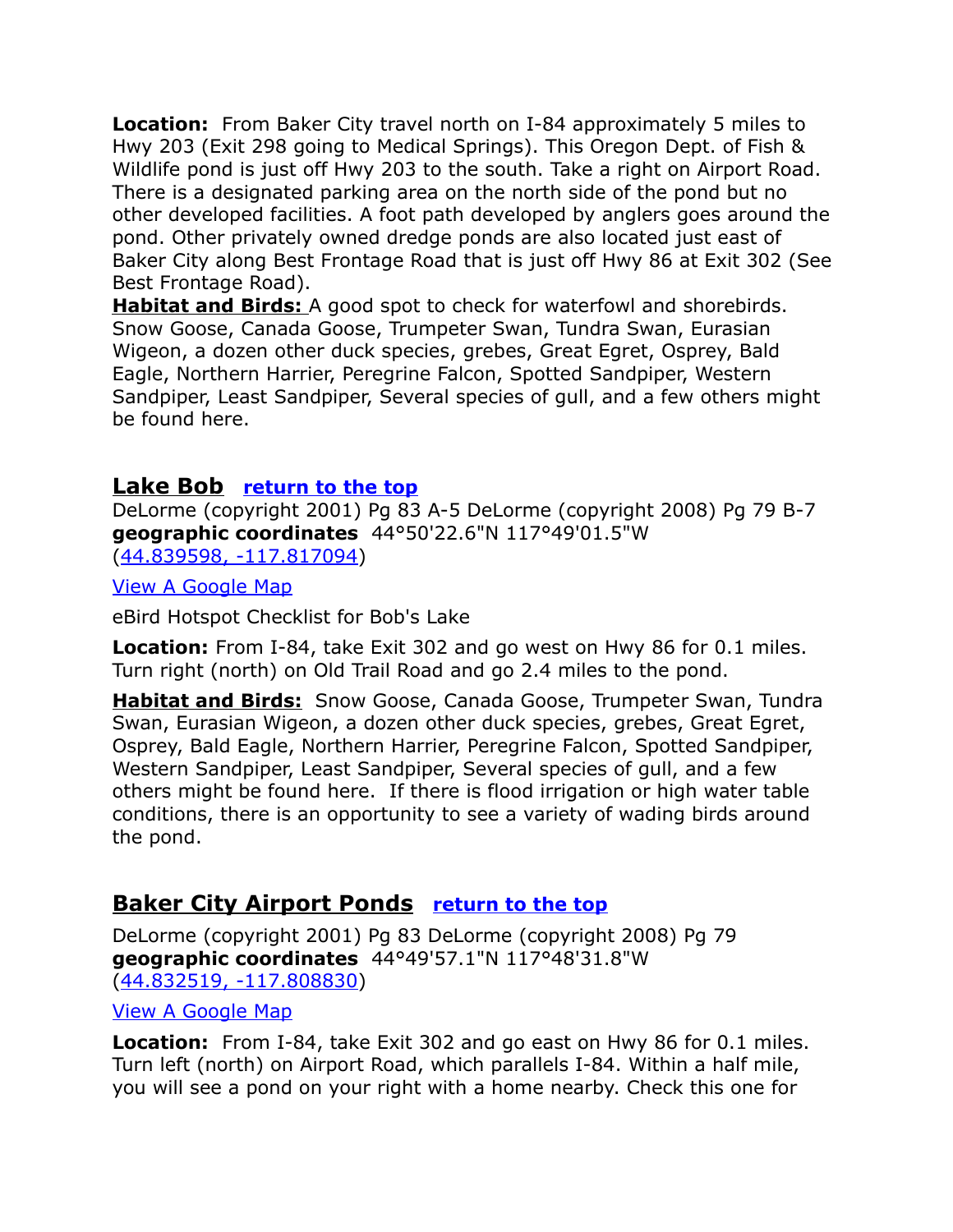Ring-necked Ducks and Double Crested Cormorants. Continue on Airport Road for 1.5 miles and turn right on S. Airport Lane. More ponds will soon appear on your right. Check these and continue east to Lindley Road. Directly across Lindley is an entrance to a sand and gravel business. The road goes between dredge ponds. It is best to approach the office first and ask permission to bird these ponds. If the gate is closed, turn left on Lindley and go 0.25 miles and turn right on S. Airport Lane. Check the northernmost dredge pond or drive past the pond and turn right to the entrance of the sand and gravel site to ask permission to bird the ponds. Return to S. Airport Lane traveling east. Check the cattails at the end of the pavement for Yellow-headed Blackbirds, Virginia Rails and Sora. Go 1.5 miles east to Sunnyslope Road. Turn right and go 0.5 miles to the last pond. There could be standing water along any of these roads, depending on snowmelt and heavy rains. Conversely, these ponds may be completely empty in dry conditions.

**Habitat and Birds:** Snow Goose, Canada Goose, Trumpeter Swan, Tundra Swan, Eurasian Wigeon, a dozen other duck species, grebes, Great Egret, Osprey, Bald Eagle, Northern Harrier, Peregrine Falcon, Spotted Sandpiper, Western Sandpiper, Least Sandpiper, several species of gull, and a few others might be found here.

# <span id="page-4-0"></span>**Baker Sewer Ponds [return to the top](#page-0-0)**

DeLorme (copyright 2001) Pg 83 A-5 DeLorme (copyright 2008) Pg 79 B-6 **geographic coordinates** 44°48'38.8"N 117°50'37.8"W [\(44.810772, -117.843835\)](https://www.google.com/maps/place/44%C2%B048)

#### [View A Google Map](http://maps.google.com/maps/ms?hl=en&ie=UTF8&msa=0&msid=108036481085398338899.00047628f17a2673b0cb6&ll=44.792556,-117.786484&spn=0.38788,1.056747&z=11)

**Location:** From the west side of Baker City, go to 10th Street and travel north out of town. 10th becomes the La Grande-Baker Hwy or Hwy 30 as it leaves Baker City. Hughes Lane marks the northern edge of Baker City. From the intersection of Hughes and Hwy 30, go .7 miles to Imnaha Road and take a right. Go 0.5 miles and you will see the ponds on your right. If you want better access to these ponds, call city hall at 541-524-2034 for a permit.

**Habitat and Birds:** This, like most of the small ponds around Baker City, can produce just about any form of waterfowl, shorebird, or wader one might expect to find in Baker County. Snow Goose, Canada Goose, Trumpeter Swan, Tundra Swan, Eurasian Wigeon, a dozen other duck species, grebes, Great Egret, Osprey, Bald Eagle, Northern Harrier, Peregrine Falcon, Spotted Sandpiper, Western Sandpiper, Least Sandpiper, Several species of gull, and a few others might be found here. Winter visitors have included Red-necked Phalaropes.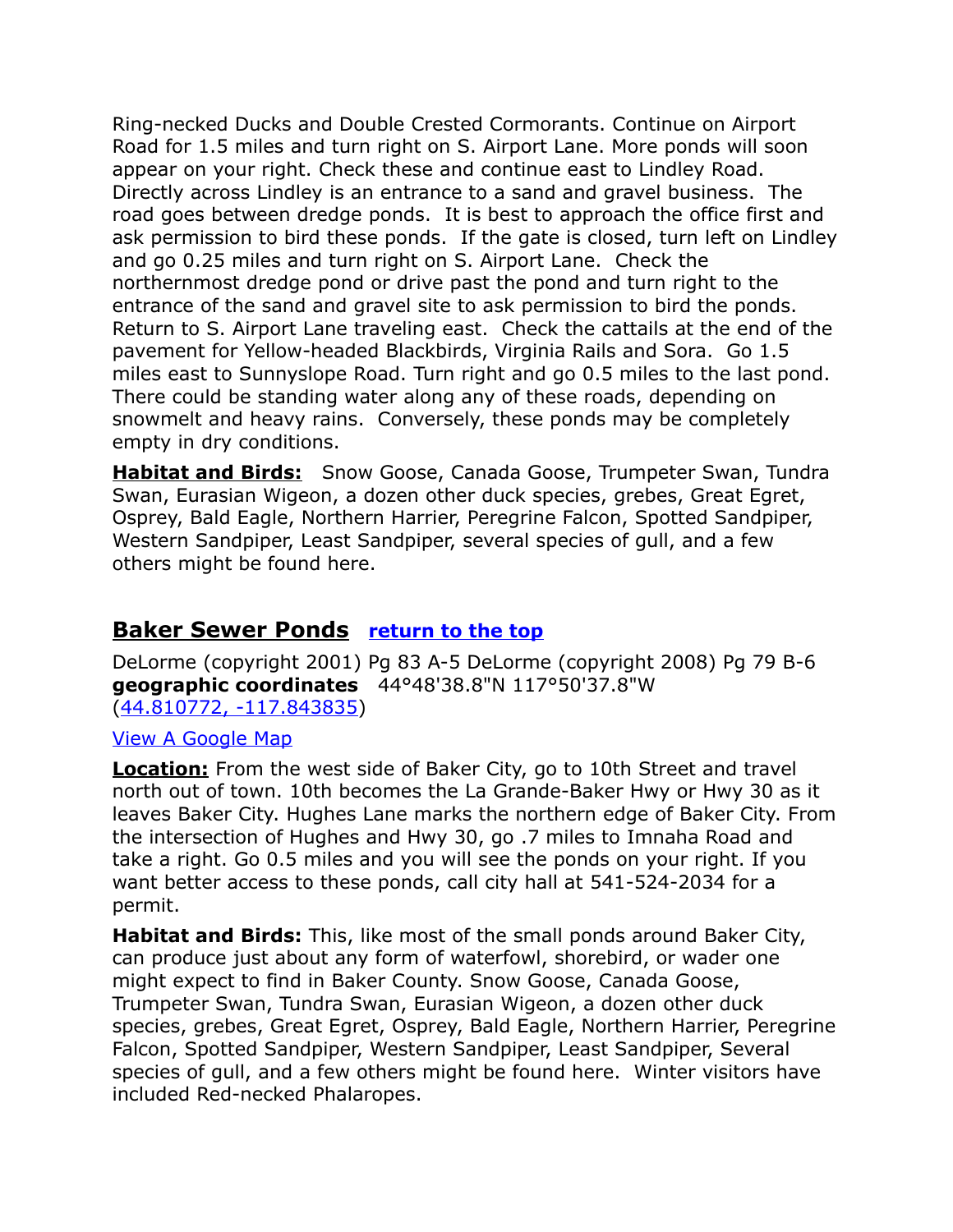# <span id="page-5-0"></span>**Best Frontage Road & Smith Lake [return to the top](#page-0-0)**

DeLorme (copyright 2001) Pg 83 A-5 DeLorme (copyright 2008) Pg 79 B-7 **geographic coordinates** 44°48'10.2"N 117°48'34.7"W [\(44.80284, -117.80965\)](https://www.google.com/maps/place/44%C2%B048)

#### [View A Google Map](http://maps.google.com/maps/ms?hl=en&ie=UTF8&msa=0&msid=108036481085398338899.00047628f17a2673b0cb6&ll=44.792556,-117.786484&spn=0.38788,1.056747&z=11)

**Location:** From I-84, take Exit 302 and travel east on Hwy 86 for about 0.1 miles. Turn south on Best Frontage Road and scan the ponds on your left. There are a total of 4 ponds but the eastern-most pond is difficult to see. You may get a better look if you turn left (east) on "H" Street and circle around to Atwood Road. To find Smith Lake, go to the south end of Best Frontage Road and turn left on "H" Street. Take "H" to Atwood Road and turn right. The road quickly turns east and becomes Sunset Lane. Turn right between the two farm houses and go 0.25 miles to the lake. All these ponds and access to Smith Lake are on private land. Occasionally, access to Smith Lake is challenged.

 **Habitat and Birds:** This, like most of the small ponds around Baker City, can produce just about any form of waterfowl, shorebird, or wader one might expect to find in Baker County. Snow Goose, Canada Goose, Trumpeter Swan, Tundra Swan, Eurasian Wigeon, a dozen other duck species, grebes, Common Loons, Great Egret, Osprey, Bald Eagle, Northern Harrier, Peregrine Falcon, Spotted Sandpiper, Western Sandpiper, Least Sandpiper, several species of gull, and a few others might be found here. Occasional visitors have included Eurasian Wigeon, Wood Duck and Longtailed Duck.

# <span id="page-5-1"></span>**Pocahontas Road [return to the top](#page-0-0)**

DeLorme (copyright 2001) Pg 83 A-5 DeLorme (copyright 2008) Pg 79 B-6 **geographic coordinates** 44°47'46.4"N 117°50'37.7"W

[\(44.79621, -117.84381\)](https://www.google.com/maps/place/44%C2%B047)

#### [View A Google Map](http://maps.google.com/maps/ms?hl=en&ie=UTF8&msa=0&msid=108036481085398338899.00047628f17a2673b0cb6&ll=44.792556,-117.786484&spn=0.38788,1.056747&z=11)

**Location:** From the west side of Baker City, take Hwy 30 (10<sup>th</sup> Street) north to the edge of the city. Turn left (use the left turn lane) on Pocahontas Road (Look for the local Dept. of Forestry/Fish & Wildlife buildings on the right and a livestock supply store on the left.) Keep to this road as it winds through farmland. Near mile 13.5 look for a right turn on the Anthony Lakes Hwy and this will get you to Haines (see the Haines Sewer Ponds below) and then back to Baker City.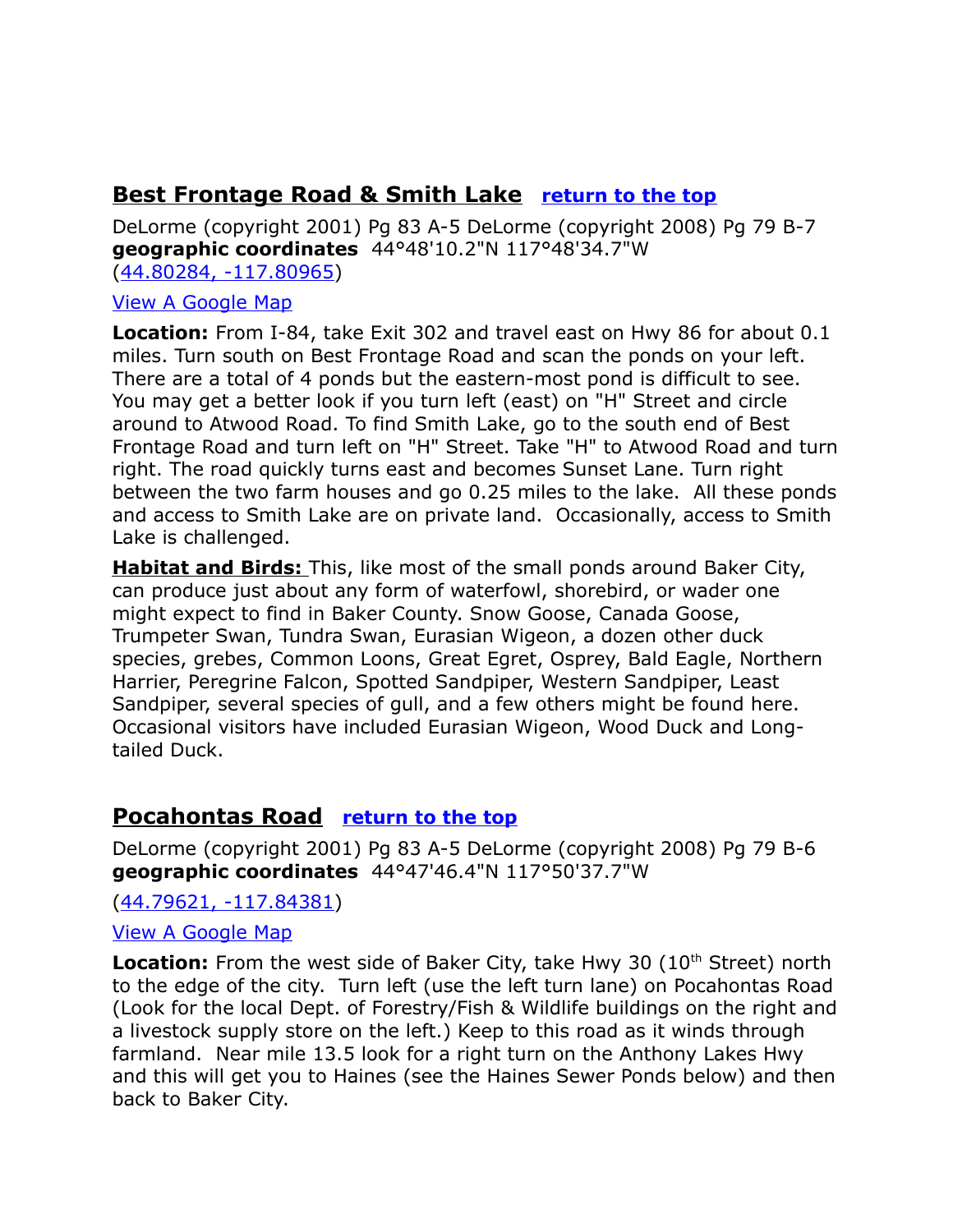**Habitat and Birds:** Most of this area is open farmland but there are several riparian strips and some dry scrub-land. Long-billed Curlew are plentiful here in season. This might be a good area to check for Burrowing Owl and Short-eared Owl.

#### <span id="page-6-0"></span>**Baker City [return to the top](#page-0-0)**

DeLorme (copyright 2001) Pg 83 A-5 DeLorme (copyright 2008) Pg 79 B-6 **geographic coordinates** 44 46' 28" N 117 49' 47" W

[\(44.774220, -117.831349\)](https://www.google.com/maps/place/44%C2%B046)

[View A Google Map](http://maps.google.com/maps/ms?hl=en&ie=UTF8&msa=0&msid=108036481085398338899.00047628f17a2673b0cb6&ll=44.792556,-117.786484&spn=0.38788,1.056747&z=11)

[City Information](http://www.citytowninfo.com/places/oregon/baker-city)

**Location:** Baker City is in NE Oregon about 42 miles south of La Grande and 72 miles north of Ontario off I-84. The Powder River runs right through town and there is a bike path that follows it [\(Leo Adler Memorial Parkway\)](http://www.bakercity.com/2221/Leo-Adler-Memorial-Parkway-LAMP). This path is about 2 miles long and is paved. Access points include (north to south)

**Sports Complex** - [44.790349, -117.835156](https://www.google.com/maps/place/44%C2%B047)  **Geiser Pullman Park** - [44.780841, -117.825959](https://www.google.com/maps/place/44%C2%B046)  **Central Park** - [44.776758, -117.827646](https://www.google.com/maps/place/44%C2%B046) 

 **Habitat and Birds:** As is typical of most Eastern Oregon towns, winter is the best time to find rare birds in Baker City. Check the various neighborhoods for fruiting trees and watch for wintering finches, warblers, sparrows, and Bohemian Waxwings. Vaux's Swift are notable in the spring and spiral into local chimneys in the fall. Walk the trail mentioned above for migrant passerines and common nesters.

#### <span id="page-6-1"></span>**Kolb Reservoir [return to the top](#page-0-0)**

DeLorme (copyright 2001) Pg 83 A-5 DeLorme (copyright 2008) Pg 79 B-6 **geographic coordinates** 44°46'01.8"N 117°51'12.6"W

[\(44.767163, -117.853486\)](https://www.google.com/maps/place/44%C2%B046)

[View A Google Map](http://maps.google.com/maps/ms?hl=en&ie=UTF8&msa=0&msid=108036481085398338899.00047628f17a2673b0cb6&ll=44.792556,-117.786484&spn=0.38788,1.056747&z=11)

**Location:** Kolb Reservoir is just east of the Baker City Golf Club in SW Baker City. Take Hwy 7 south to the southern edge of town. Turn right (west) on Indiana Avenue and go past the golf course. Look for Reservoir Road on the right. The entrance to Kolb Reservoir is on the left across from Reservoir Road.

**Habitat and Birds:** This small pond is well used by locals but can sometimes harbor waterfowl or shorebirds.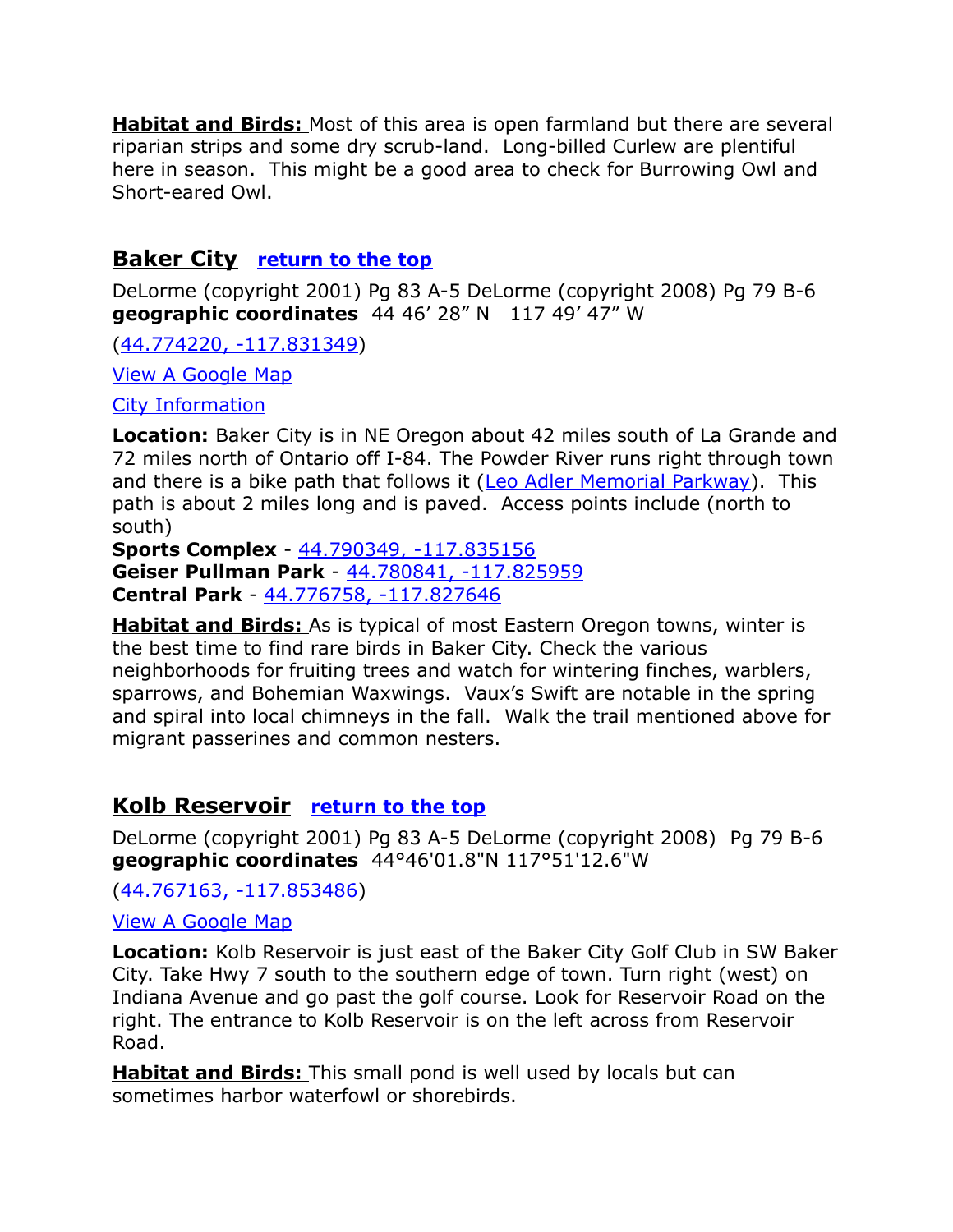# <span id="page-7-1"></span>**Mt. Hope Cemetery [return to the top](#page-0-0)**

DeLorme (copyright 2001) Pg 83 A-5 DeLorme (copyright 2008) Pg 79 B-7 **geographic coordinates** 44°46'01.8"N 117°49'23.7"W

[\(44.767160, -117.823255\)](https://www.google.com/maps/place/44%C2%B046)

[View A Google Map](http://maps.google.com/maps/ms?hl=en&ie=UTF8&msa=0&msid=108036481085398338899.00047628f17a2673b0cb6&ll=44.792556,-117.786484&spn=0.38788,1.056747&z=11)

**Location:** From the center of Baker City, travel south on Main Street (Hwy 7) to Auburn Avenue. Turn left (east) and immediately turn right (south) onto Bridge Street (Hwy 30). Take Bridge Street south about 4 blocks and turn left on Indiana Avenue. The cemetery is two blocks to the east.

**Habitat and Birds:** Though not many trees, there are a few and they could harbor a migrant or two and might be a place to find a winter visitor.

#### <span id="page-7-0"></span>**Bowen Valley [return to the top](#page-0-0)**

DeLorme (copyright 2001) Pg 83 B-5 DeLorme (copyright 2008) Pg 79 B-6 **geographic coordinates** 44°43'36.7"N 117°50'21.6"W

[\(44.726852, -117.839331\)](https://www.google.com/maps/place/44%C2%B043)

#### [View A Google Map](http://maps.google.com/maps/ms?hl=en&ie=UTF8&msa=0&msid=108036481085398338899.00047628f17a2673b0cb6&ll=44.792556,-117.786484&spn=0.38788,1.056747&z=11)

**Location:** South of Baker City, Hwy 7 goes through a canyon and then opens up with farmland on to the west and the Powder River to the east. This is Bowen Valley. This small valley is only 4 miles long but can produce some good birds. At the south end of this valley is the Beaver Creek Road junction which heads east. This road branches to turn back north on the back side of Bowen Valley as the Bear Creek Road (about 4 miles back to Hwy 7). There is a good view of a Great Blue Heron rookery and a Great Horned Owl nest. **Do not use this loop following heavy rains or snowfalls.**

**Habitat and Birds:** Riparian stream sides and farmland. Look for Western and Eastern Kingbirds here. Bobolinks are possible here and raptors like Ferruginous Hawk and Rough-legged Hawk might be found in season. This can be a good winter sparrow area along the fence lines and Gray Partridge and Chukars feed in the snow-covered winter fields. Also, watch for Golden Eagles, Bald Eagles, Brewer's Sparrow and Vesper Sparrow on the loop road.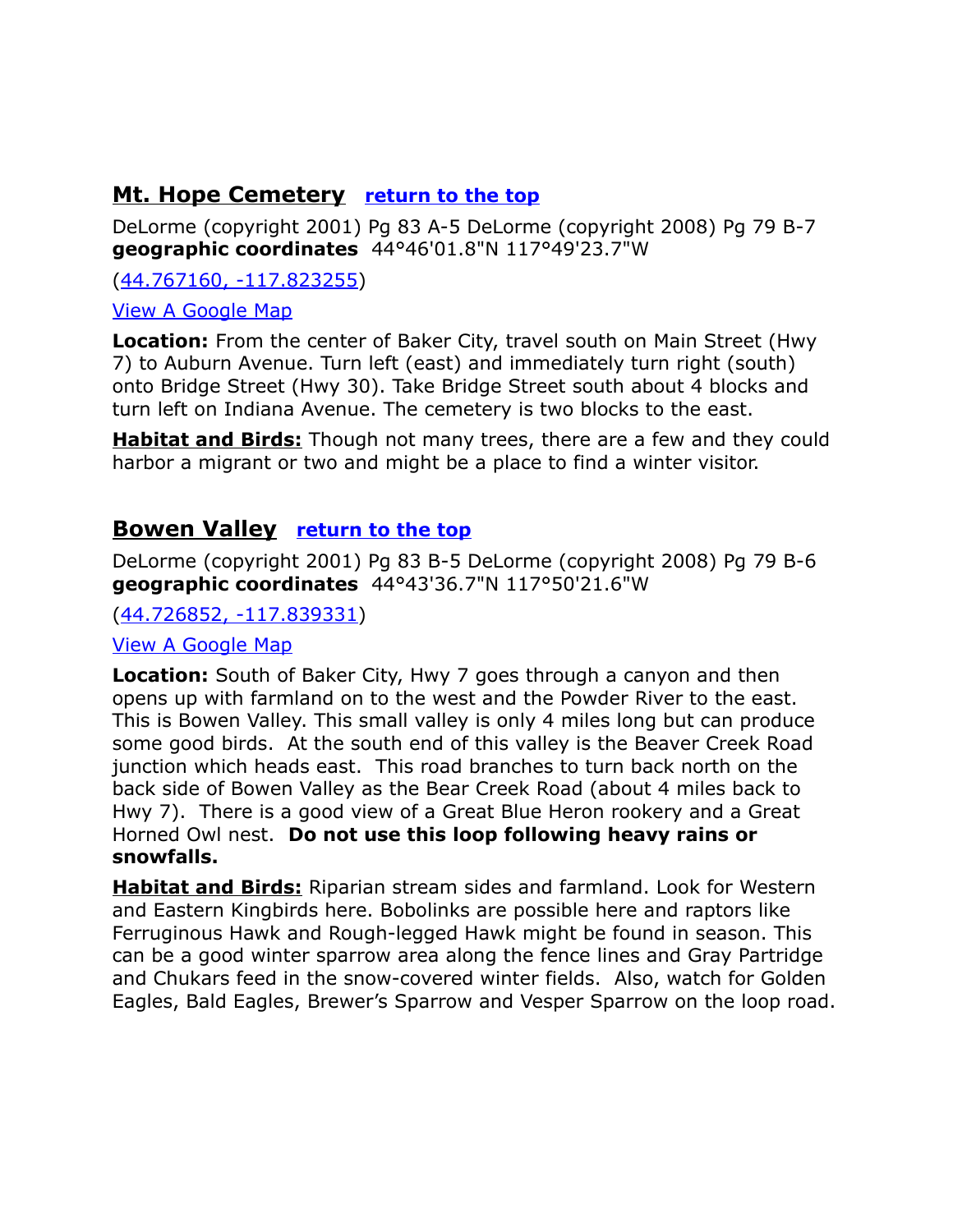# <span id="page-8-2"></span>**EAST COUNTY**

#### <span id="page-8-1"></span> **National Historic Oregon Trail Interpretive Center [return to the top](#page-0-0)**

DeLorme (copyright 2001) Pg 83 A-6 DeLorme (copyright 2008) Pg 79 B-7 **geographic coordinates** 44°48'50.1"N 117°43'43.4"W

[\(44.813908, -117.728725\)](https://www.google.com/maps/place/44%C2%B048)

[View A Google Map](http://maps.google.com/maps/ms?hl=en&ie=UTF8&msa=0&msid=108036481085398338899.00047e3156ae27caa4c4a&ll=44.81034,-117.728462&spn=0.186816,0.528374&z=12)

**Location:** This is one of those locations that must be visited. The birding is typical desert fare; go early in the morning, carry lots of water, expect much of the activity to die off by 9:00 AM. Once finished, don't pass up the interpretive center itself. This center tells the whole Oregon Trail story and is a moving and powerful exhibit. To get here, take I-84 north of Baker to Exit 302. Take Hwy 86 east for 5 miles to the interpretive center. There are several parking areas and hiking loops but take plenty of water in summer and dress warmly in winter.

**Habitat and Birds:** Open sage and grassland. Look for sage species like Sagebrush Sparrow and Sage Thrasher. Other sparrows include Vesper, Lark, Savannah, Brewer's, and Zonotrichias (winter).

# <span id="page-8-0"></span>**Virtue Flat OHV Area [return to the top](#page-0-0)**

DeLorme (copyright 2001) Pg 83 A-6 DeLorme (copyright 2008) Pg 79 B-7 **geographic coordinates** 44°48'28.7"N 117°43'55.5"W

[\(44.807977, -117.732077\)](https://www.google.com/maps/place/44%C2%B048)

[View A Google Map](http://maps.google.com/maps/ms?hl=en&ie=UTF8&msa=0&msid=108036481085398338899.00047e3156ae27caa4c4a&ll=44.81034,-117.728462&spn=0.186816,0.528374&z=12) 

[eBird Hotspot Checklist for Virtue Flat](http://ebird.org/ebird/hotspot/L447409?yr=all&m=&rank=mrec)

**Location:** Across Hwy 86 from the entrance to the Oregon Trail Interpretive Center is Ruckles Creek Road. This is the access road to the OHV area. On weekends, this area can be full of noisy OHVs but weekdays can offer a good, quiet place to bird. This is also an access road to Love Reservoir (see below).

**Habitat and Birds:** Open sage and grassland. Look for sage species like Sagebrush Sparrow, Sage Grouse, Horned Lark and Sage Thrasher. Sparrows include Vesper, Lark, Savannah, Brewer's, and *Zonotrichias* (winter).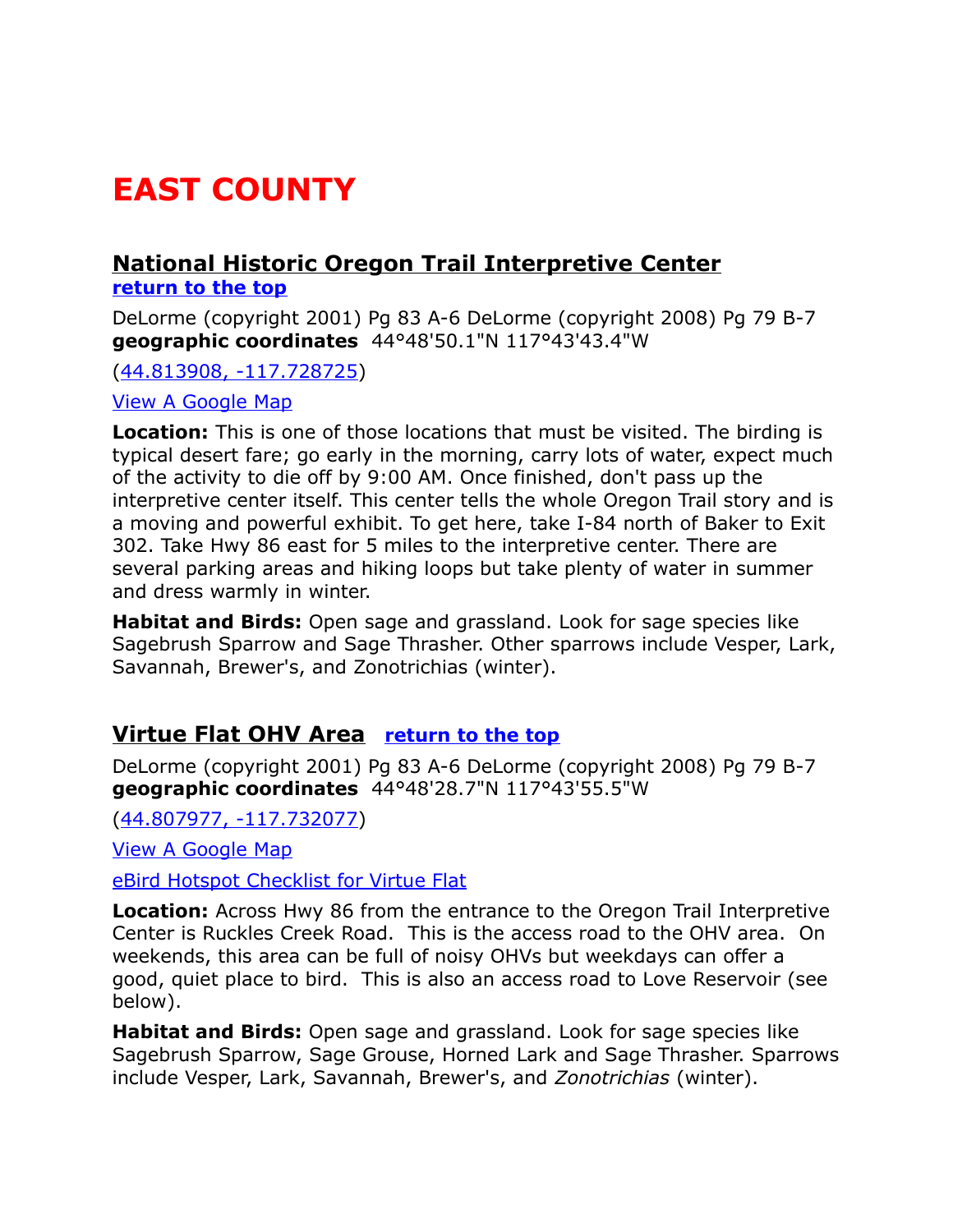# <span id="page-9-1"></span>**Balm Creek Reservoir [return to the top](#page-0-0)**

DeLorme (copyright 2001) Pg 83 A-7 DeLorme (copyright 2008) Pg 79 A-8 **geographic coordinates** 44°58'14.6"N 117°29'26.8"W

[\(44.970712, -117.490781\)](https://www.google.com/maps/place/44%C2%B058)

#### [View A Google Map](http://maps.google.com/maps/ms?hl=en&ie=UTF8&msa=0&ll=44.951193,-117.494659&spn=0.838734,2.113495&z=10&msid=200542696373675968937.00049b0066ddfd85c7927)

**Location:** From I-84 Exit 302 in Baker City, take I-84 north for 3.5 miles. Take exit 298 to Medical Springs Hwy 203. Travel east on Hwy 203 for 18 miles. Turn right at Big Creek Road. In two miles, the road will change to Collins Road/NFR 70. Stay on this road for 9 miles to Balm Creek Reservoir. Take a local Forest Service map with you to explore the surrounding area or you can bird only around the lake. Any of the accessible creeks (Goose Creek, for example) offer good riparian birds and the surrounding forest habitat is worth checking.

**Habitat and Birds:** Care should be taken when attempting access to this lake in early spring as snow may block your path. From mid-summer to late fall, the lake sometimes dries up. Forest species in this area include Ruffed Grouse, Dusky Grouse, Wild Turkey, Northern Goshawk, White-throated Swift, Lewis's Woodpecker, Mountain Quail, Flammulated Owl, Northern Pygmy-Owl, Northern Saw-whet Owl, Calliope Hummingbird, Williamson's Sapsucker, Red-naped Sapsucker, White-headed Woodpecker, Pileated Woodpecker, Olive-sided Flycatcher, Hammond's Flycatcher, Dusky Flycatcher, Cassin's Vireo, Mountain Chickadee, all 3 nuthatches, Brown Creeper, Townsend's Solitaire, Hermit Thrush, Veery, Townsend's Warbler, Western Tanager, Cassin's Finch, Red Crossbill and many more.

# <span id="page-9-0"></span>**Halfway [return to the top](#page-0-0)**

DeLorme (copyright 2001) Pg 83 A-8 DeLorme (copyright 2008) Pg 79 A-10 **geographic coordinates** 44°52'38.0"N 117°06'28.9"W

[\(44.877207, -117.108026\)](https://www.google.com/maps/place/44%C2%B052)

[View A Google Map](http://maps.google.com/maps/ms?hl=en&ie=UTF8&msa=0&msid=108036481085398338899.000476290874631b06f60&ll=44.830552,-117.182922&spn=1.493984,4.22699&z=9)

**Location:** From Richland, take Hwy 86 NW for 11 miles and look for Hwy 12 and the sign to Halfway.

**Habitat and Birds:** This is a small town at the edge of the Wallowa Whitman National Forest. Though a Prothonotary Warbler was found here in 2001, the more standard fare will likely be birds that wander down from the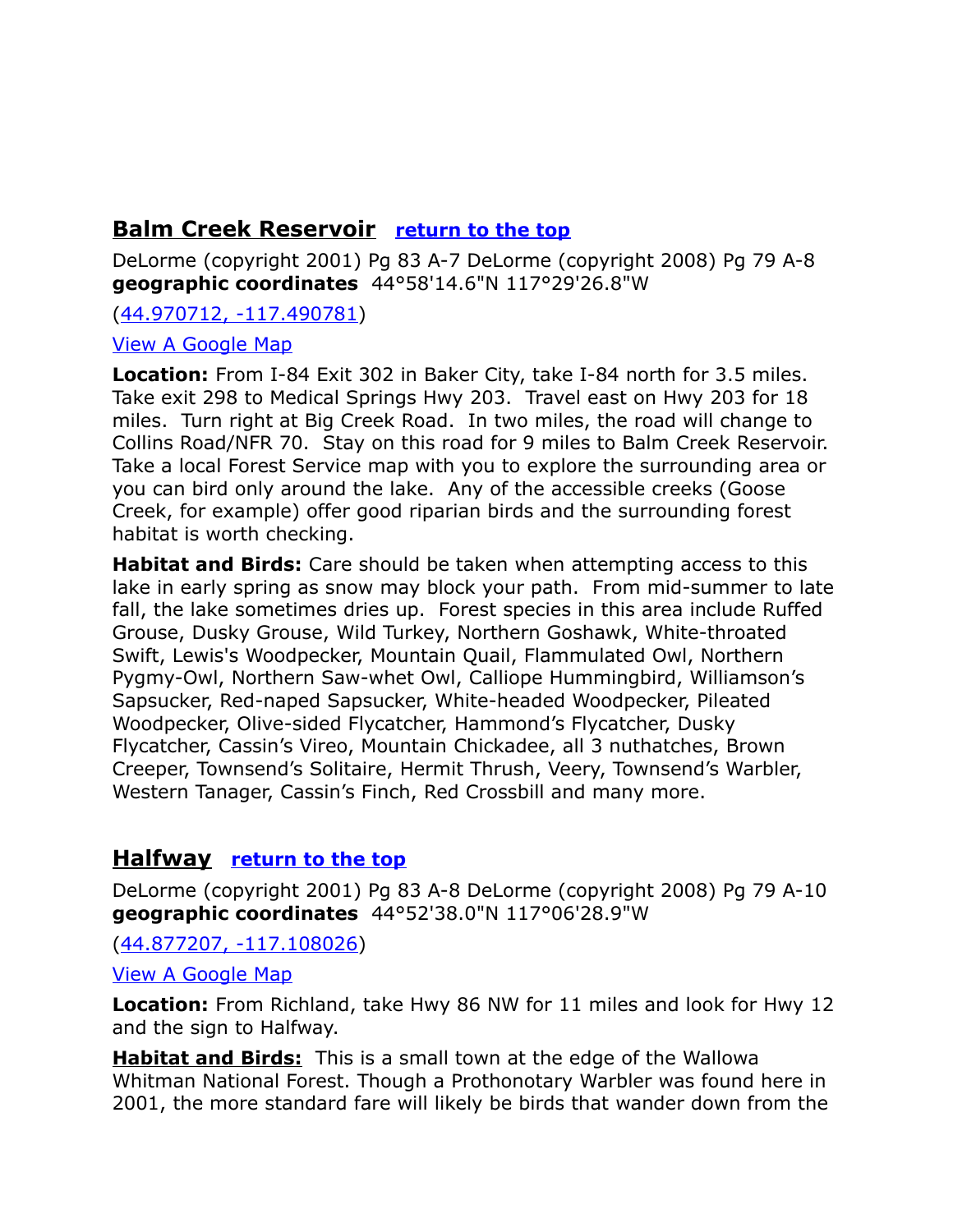forest. Winter specialties here include Bohemian Waxwing, Common Redpoll, and Pine Siskin is possible. Stop in at the USFS campground just south of town and check for birds like House Wren, Gray Catbird, Say's Phoebe and others. Drive due east of the campground and check the hay fields for Bobolinks.

# <span id="page-10-1"></span> **Snake River Homestead Road [return to the top](#page-0-0)**

DeLorme (copyright 2001) Pg 88 D-1 DeLorme (copyright 2008) Pg 88 F-1 **geographic coordinates** 44°58'47.8"N 116°51'35.6"W

[\(44.979956, -116.859892\)](https://www.google.com/maps/place/44%C2%B058)

#### [View A Google Map](http://maps.google.com/maps/ms?hl=en&ie=UTF8&msa=0&msid=108036481085398338899.000476290874631b06f60&ll=44.830552,-117.182922&spn=1.493984,4.22699&z=9)

**Location:** From Richland, take Hwy 86 NW for 28 miles to the Snake River. Bird the area just north of the junction between Hwy 86 and the Brownlee-Oxbow Hwy (Hwy 71). This is the tiny town of Copperfield. Then proceed north on Homestead Road for 6.5 miles. At this point, the road forks. You can take the right fork (closest to the river) and continue north along the river before the road runs out after another 2 miles or you can take the left fork and follow it 4 miles to a "T" in the road at the edge of the forest. The Baker-Wallowa county line is only about 100 yards north of this junction.

**Habitat and Birds:** Birds you might expect to see along this stretch would include Snow Goose, Canada Goose, Trumpeter Swan, Tundra Swan, Eurasian Wigeon, a dozen other duck species, Chukar, Gray Partridge, Ruffed Grouse, Dusky Grouse, Wild Turkey, Pied-billed Grebe, Great Egret, Osprey, Bald Eagle, Northern Harrier, Sharp-shinned Hawk, Cooper's Hawk, Northern Goshawk, Golden Eagle, Peregrine Falcon, Spotted Sandpiper, Western Sandpiper, California Gull, Herring Gull, Glaucous-winged Gull, Western Screech-Owl, Great Horned Owl, Long-eared Owl, Common Nighthawk, Vaux's and White-throated Swift, Lewis's Woodpecker, Say's Phoebe, Eastern Kingbird, Western Kingbird, Loggerhead Shrike, Red-eyed Vireo, Horned Lark, swallows, House Wren, Canyon Wren, Rock Wren, Sage Thrasher, Mountain Bluebird, migrating warblers, Lazuli Bunting, and Bullock's Oriole.

# <span id="page-10-0"></span> **Snake River Oxbow Reservoir/Hwy 71 [return to the top](#page-0-0)**

DeLorme (copyright 2001) Pg 88 D-1 DeLorme (copyright 2008) Pg 88 F-1 **geographic coordinates** 44°56'54.3"N 116°50'46.4"W

#### [\(44.948422, -116.846221\)](https://www.google.com/maps/place/44%C2%B056)

#### [View A Google Map](http://maps.google.com/maps/ms?hl=en&ie=UTF8&msa=0&msid=108036481085398338899.000476290874631b06f60&ll=44.830552,-117.182922&spn=1.493984,4.22699&z=9)

**Location:** From Richland, take Hwy 86 NW for 28 miles to the Snake River. Bird the area just north of the junction between Hwy 86 and the Brownlee-Oxbow Hwy (Hwy 71). This is the tiny town of Copperfield. Then take the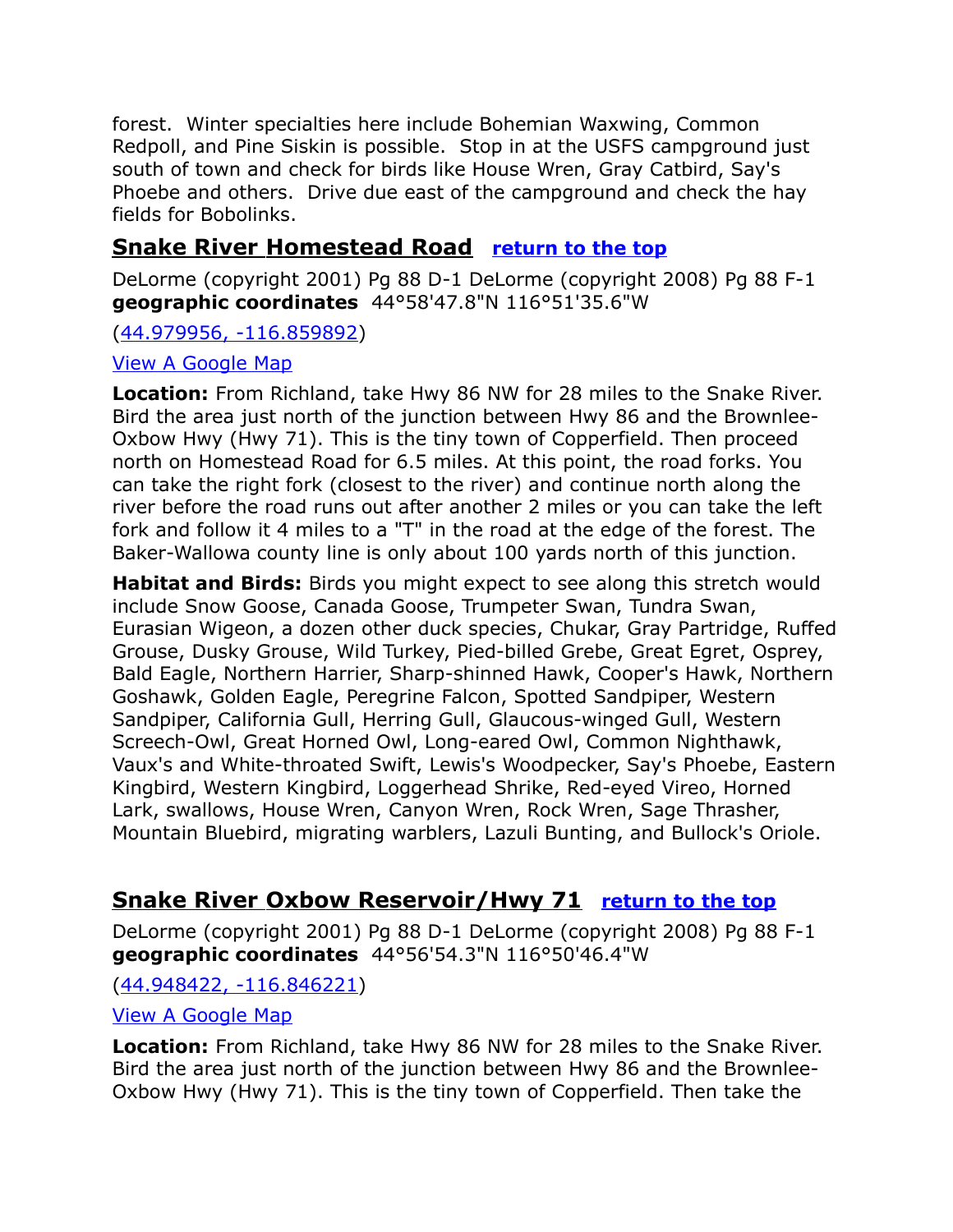Brownlee-Oxbow Hwy south for 10 miles before it crosses into Idaho. Keep in mind the eastern half of the river is in Idaho.

**Habitat and Birds:** There are three attractions here: the river, the rocky canyon, and the green seeps that are scattered among the canyons. Birds you might expect to see along this stretch would include Snow Goose, Canada Goose, Trumpeter Swan, Tundra Swan, Eurasian Wigeon, a dozen other duck species, Chukar, Gray Partridge, Ruffed Grouse, Dusky Grouse, Wild Turkey, Pied-billed Grebe, Great Egret, Osprey, Bald Eagle, Northern Harrier, Sharp-shinned Hawk, Cooper's Hawk, Northern Goshawk, Golden Eagle, Peregrine Falcon, Spotted Sandpiper, Western Sandpiper, California Gull, Herring Gull, Glaucous-winged Gull, Western Screech-Owl, Greathorned Owl, Long-eared Owl, Common Nighthawk, Vaux's and Whitethroated Swift, Lewis's Woodpecker, Say's Phoebe, Eastern Kingbird, Western Kingbird, Loggerhead Shrike, Red-eyed Vireo, Horned Lark, swallows, House Wren, Canyon Wren, Rock Wren, Sage Thrasher, Mountain Bluebird, migrating warblers, Lazuli Bunting, and Bullock's Oriole.

# <span id="page-11-0"></span>**New Bridge/Eagle Creek Road/Sparta Road [return to the top](#page-0-0)**

DeLorme (copyright 2001) Pg 83 A-8 DeLorme (copyright 2008) Pg 79 B-10 **geographic coordinates** 44°48'08.4"N 117°11'23.6"W

[\(44.802334, -117.189892\)](https://www.google.com/maps/place/44%C2%B048)

#### [View A Google Map](http://maps.google.com/maps/ms?hl=en&ie=UTF8&msa=0&msid=108036481085398338899.000476290874631b06f60&ll=44.830552,-117.182922&spn=1.493984,4.22699&z=9)

**Location:** From Richland, travel west on Hwy 86 for .3 miles to New Bridge Road. A half mile north on this road is a good pond that can have waterfowl. Bird along this road including the tiny town of New Bridge. For further adventure, cross the bridge and take the road uphill to Sparta. There is a nice pond on the flat top east of Sparta which attracts warblers and waterfowl. Sparta hosts hummingbirds and bluebirds. The road drops down to connect with Hwy 86, about 21 miles from I-84. Take along a National Forest map and explore some of the creeks accessible from Sparta.

**Habitat and Birds:** Ornamental vegetation provides good hummingbird habitat and fruiting trees often have waxwings and orioles. The hillsides will have Lazuli Bunting and possibly Yellow-breasted Chat. The town of New Bridge is known to be a good place to find Western Screech-Owl. Just north of New Bridge, there are large cottonwoods which attract Lewis's Woodpecker among other species. Red-eyed Vireo has been spotted here more than once. Eventually, Eagle Creek Road enters timber and a variety of forest birds will greet you. This is the favorite Baker County location for at least one of the authors of this document.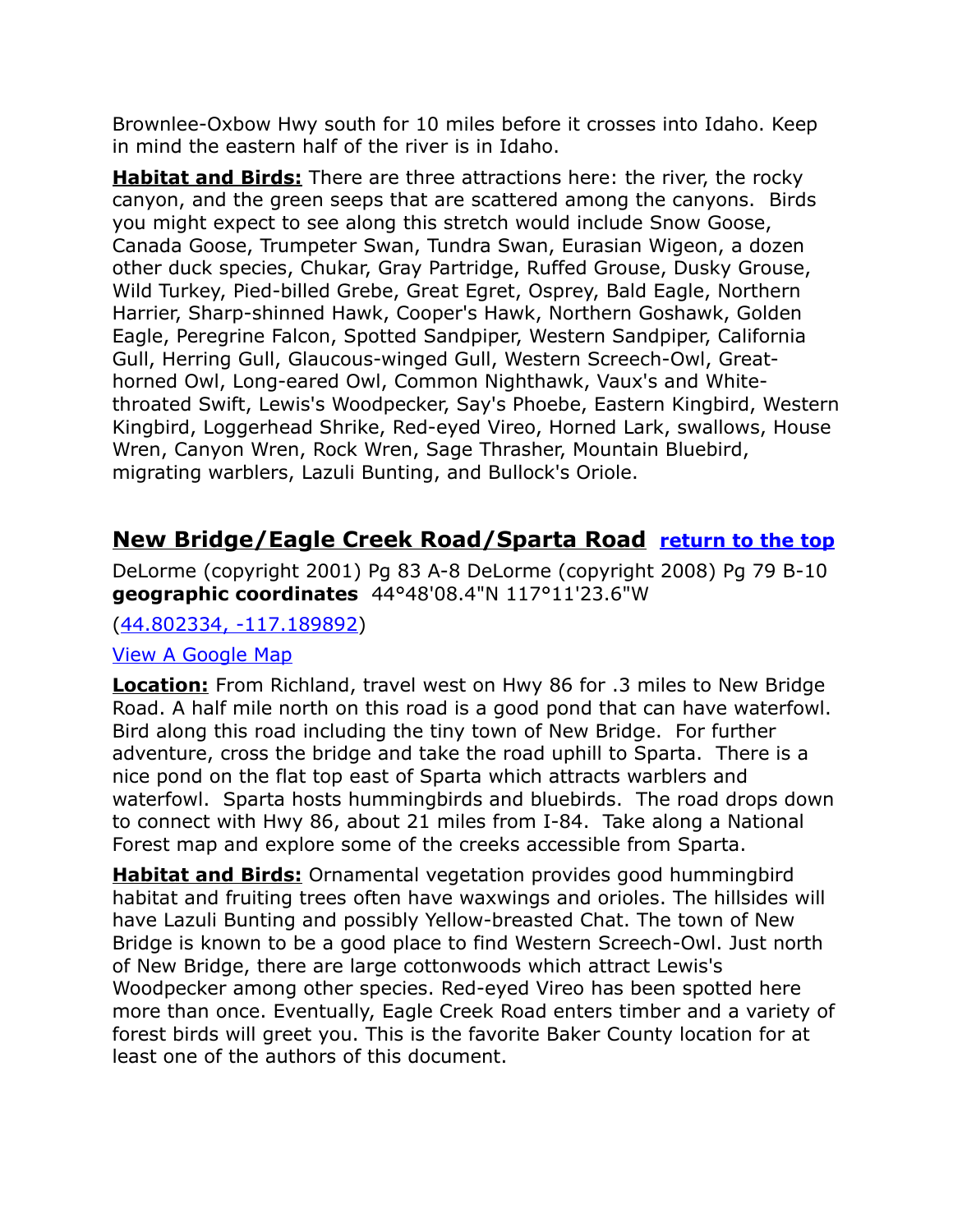# <span id="page-12-1"></span>**Love Reservoir <u>[return to the top](#page-0-0)</u>**

DeLorme (copyright 2001) Pg 83 B-6 DeLorme (copyright 2008) Pg 79 B-8 **geographic coordinates** 44°45'24.1"N 117°31'01.0"W

[\(44.756688, -117.516940\)](https://www.google.com/maps/place/44%C2%B045)

[View A Google Map](http://maps.google.com/maps/ms?hl=en&ie=UTF8&msa=0&msid=108036481085398338899.000476290874631b06f60&ll=44.830552,-117.182922&spn=1.493984,4.22699&z=9) 

[eBird Hotspot Checklist for Ruckles Creek Road](http://ebird.org/ebird/hotspot/L2337615?yr=all&m=&rank=mrec)

**Location:** *Please don't try this location if the road is wet. When muddy, it can trap you.* From the National Historic Oregon Trail Interpretive Center (see above), you can get to Love Reservoir two ways. 1) Take the Virtue Flat OHV Area road (Ruckles Creek Road) east for about 7 miles to Love Reservoir Road (sometimes this sign is missing). Take Love Reservoir Road 5.7 miles to the reservoir (watch for Ferruginous Hawk along the way). 2) For the less adventurous types, travel 7.6 miles past the interpretive center and turn south on Ruckles Creek Road. Take Ruckles Creek Rd. for 3.2 miles and turn left onto Love Reservoir Road. Follow this road 5.7 miles to the water. There are no developed facilities at this location Continue past the lake and investigate Love Ditch as it meanders near the road. It can harbor more waterfowl. From Virtue Flat, check hollows in the gulch bank for Barn Owls.

**Habitat and Birds:** Open sage and a shallow lake. Species expected here: Eared Grebe, various waterfowl, Horned Lark, Yellow-headed Blackbird, Marsh Wren, Virginia Rail. In the spring, wildflowers are attractive in this high valley basin.

# <span id="page-12-0"></span>**Hole-in-the-Wall [return to the top](#page-0-0)**

DeLorme (copyright 2001) Pg 83 A-7 DeLorme (copyright 2008) Pg 79 B-9 **geographic coordinates** 44°48'24.3"N 117°19'14.0"W

[\(44.806748, -117.320567\)](https://www.google.com/maps/place/44%C2%B048)

#### [View A Google Map](http://maps.google.com/maps/ms?hl=en&ie=UTF8&msa=0&msid=108036481085398338899.000476290874631b06f60&ll=44.830552,-117.182922&spn=1.493984,4.22699&z=9)

**Location:** On your way to this site, stop in at the Bishop Springs Rest Stop for a quick look for Rock Wrens and Bullock's Orioles. Twenty-three miles east of the interpretive center and 11 miles west of Richland is Hole-in-the-Wall Gulch. Look for the Landslide Interpretive sign. The birding area is below the sign on the Powder River. You can drive down to this area by using the old stretch of abandoned highway downhill (east) from the interpretive overlook that runs a short distance before stopping at the landslide.

**Habitat and Birds:** Upland sage and riparian vegetation. Yellow-breasted Chats like this area as do Gray Catbirds, Rock Wrens and Bullock's Orioles. Look and listen for Gray Partridge and Chukar.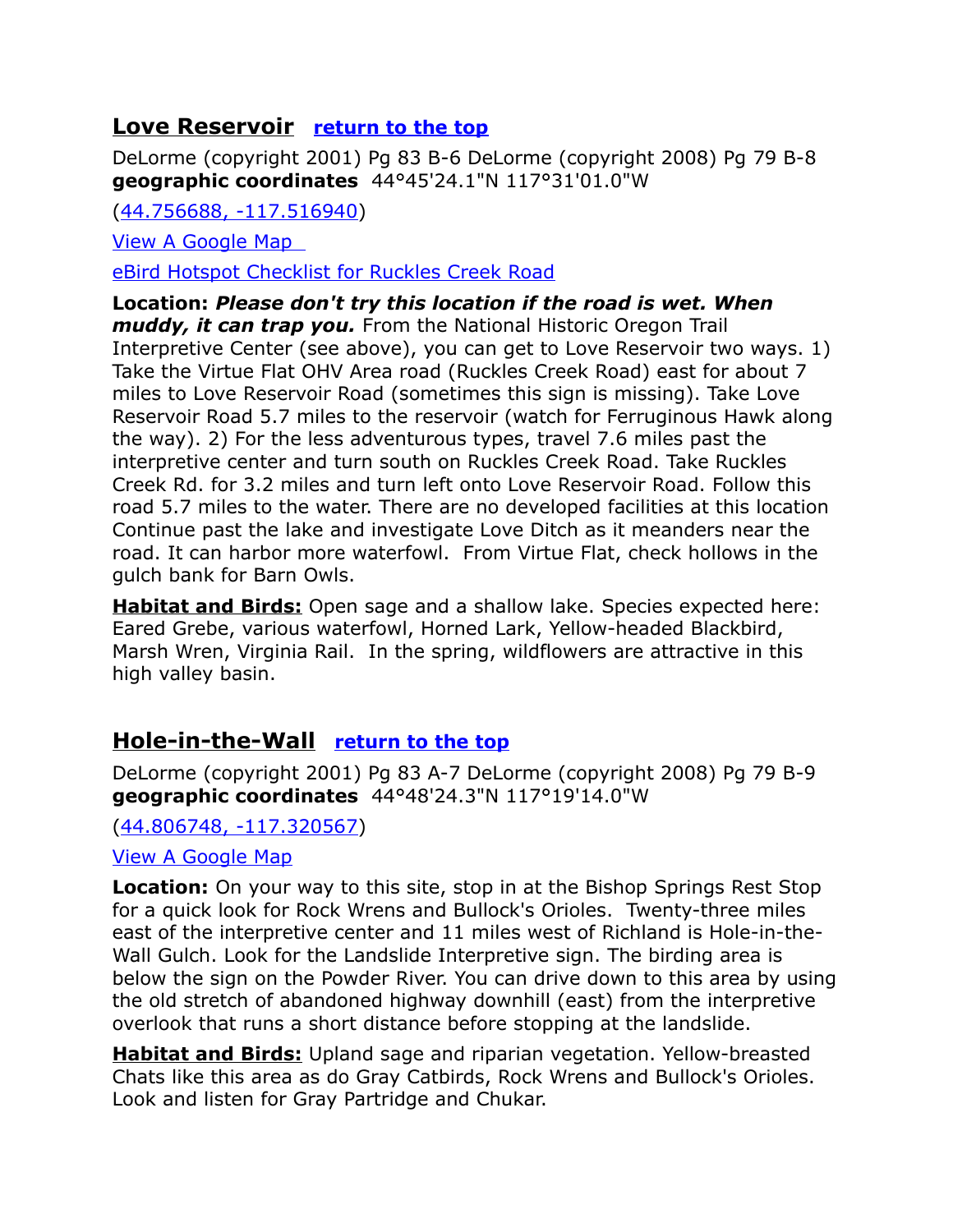# <span id="page-13-2"></span>**UNITY AND SUMPTER AREAS**

# <span id="page-13-1"></span>**Sumpter/Sumpter Valley Dredge State Heritage Area**

#### **[return to the top](#page-0-0)**

DeLorme (copyright 2001) Pg 82 B-4 DeLorme (copyright 2008) Pg 78 B-5 **geographic coordinates** 44°44'31.2"N 118°12'11.3"W

[\(44.742011, -118.203137\)](https://www.google.com/maps/place/44%C2%B044)

[View A Google Map](http://maps.google.com/maps/ms?hl=en&ie=UTF8&msa=0&msid=108036481085398338899.00047628def21607f87a7&ll=44.640811,-117.815323&spn=0.387921,1.056747&z=10)

**Location:** To reach the city of Sumpter, take Hwy 7 south of Baker City and then west for about 25 miles to the Jct of Hwy 7 and Hwy 220 (Hwy 410). Take 220 another 3 miles into Sumpter. To find the Sumpter Valley Dredge State Heritage Area, look for signs about 0.5 miles before entering Sumpter. The State site in the City of Sumpter has small graveled trails paralleling the Powder River and Cracker Creek. Some facilities are available in the city and at the park. In summer, you can take the train for a tour of the old gold mine area.

**Habitat and Birds:** Conifer Forests and cottonwood-willow riparian areas along the Powder River. Species that can be seen here include Black-headed Grosbeaks, Gray Catbirds, swallows, vireos, and forest finches. There are some ponds in the area that may contain cattails. Look for American Bittern and various waterfowl.

# <span id="page-13-0"></span>**Phillips Reservoir [return to the top](#page-0-0)**

DeLorme (copyright 2001) Pg 82 B-4 DeLorme (copyright 2008) Pg 78 B-5 **geographic coordinates** 44°41'06.6"N 118°01'29.1"W

[\(44.685158, -118.024744\)](https://www.google.com/maps/place/44%C2%B041)

[View A Google Map](http://maps.google.com/maps/ms?hl=en&ie=UTF8&msa=0&msid=108036481085398338899.00047628def21607f87a7&ll=44.640811,-117.815323&spn=0.387921,1.056747&z=10)

[eBird Hotspot Checklist for Union Creek Campground](http://ebird.org/ebird/hotspot/L3658056?yr=all&m=&rank=mrec)

**Location:** Take Hwy 7 south and then west out of Baker City for about 20 miles. Phillips Reservoir is next to Hwy 7. There are several areas to bird around the reservoir. On the north side, the Union Creek Campground has paved roads that make walking easy. There is a trail that goes all around the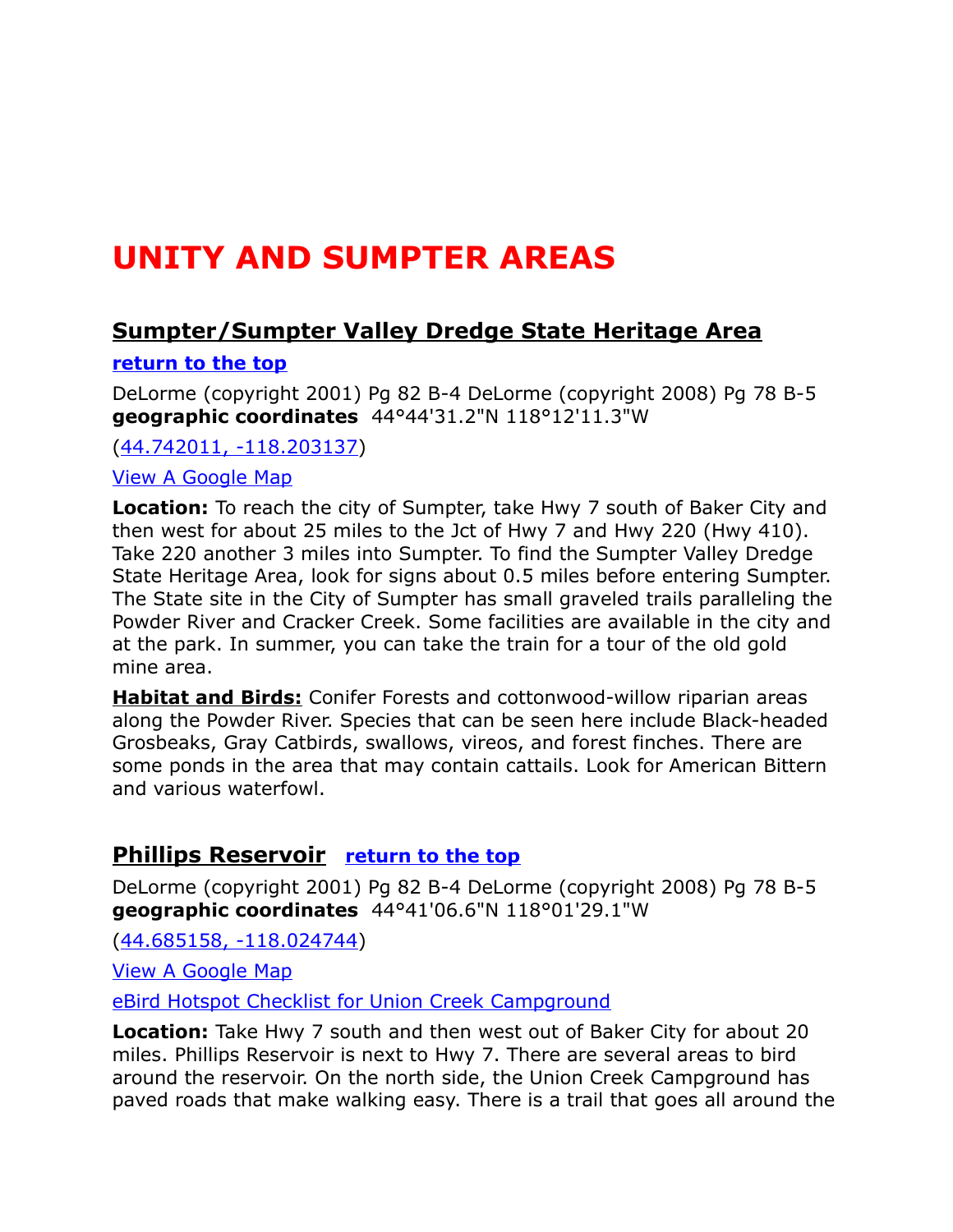lake and that trail can be accessed from Union Creek. On the south side, Southwest Shore and Millers Lane campgrounds provide good birding. Access these by taking Hudspeth Lane on the west side of the lake. Hudspeth goes through some tailings and has many small pools of water. Take the first left after rounding the lake and follow the signs to the other campgrounds. Mowich Loop Picnic Area provides additional good birding on your way back to Hwy 7.

**Habitat and Birds:** Ponderosa pines and riparian vegetation are the big draws along with the lake itself. In fall when the lake is drawn down and the floodplain is exposed, there are good views of wading birds from Social Security Point on the north side of the end of the lake. Possible species here include: Ruby-crowned Kinglet, Common Loon, Mountain Bluebird, Western Bluebird, Red-breasted Nuthatch, Pygmy Nuthatch, White-breasted Nuthatch, Red Crossbill, Dark-eyed Junco, Pine Siskin, Cassin's Finch, Mountain Chickadee, Evening Grosbeak, Osprey, Bald Eagle, Song Sparrow, Calliope Hummingbird, Common Yellowthroat, Sandhill Crane and varieties of warblers and woodpeckers.

# <span id="page-14-1"></span>**Powder River Recreation Trail** *[return to the top](#page-0-0)*

DeLorme (copyright 2001) Pg 83 B-5 DeLorme (copyright 2008) Pg 79 B-6 **geographic coordinates** 44°40'13.9"N 117°58'38.2"W

[\(44.670522, -117.977283\)](https://www.google.com/maps/place/44%C2%B040)

#### [View A Google Map](http://maps.google.com/maps/ms?hl=en&ie=UTF8&msa=0&msid=108036481085398338899.00047628def21607f87a7&ll=44.640811,-117.815323&spn=0.387921,1.056747&z=10)

**Location:** From Baker City, take Hwy 7 south and then west for about 15 miles and look for a parking area on your left (another parking area is available at the west end of the loop). The Loop Trail goes west from this location. The section on the north side of the river across the wooden bridge is more rugged but the section on the south side is suitable for most birders and has a restroom facility. The paved south portion is mostly open while the north portion is a dirt trail and forested.

**Habitat and Birds:** Riparian and conifer habitat. Possible birds here include: American Dipper, Song Sparrow, Black-capped Chickadee, Red-breasted Nuthatch, White-breasted Nuthatch, Red Crossbill, Vaux's Swift, Western Wood-pewee, forest warblers and flycatchers, swallows, Common Merganser, and Belted Kingfisher. There is a chance of a flyover Bald Eagle or Osprey at this location.

#### <span id="page-14-0"></span>**Dooley Mt. Summit [return to the top](#page-0-0)**

DeLorme (copyright 2001) Pg 83 B-5 DeLorme (copyright 2008) Pg 79 C-6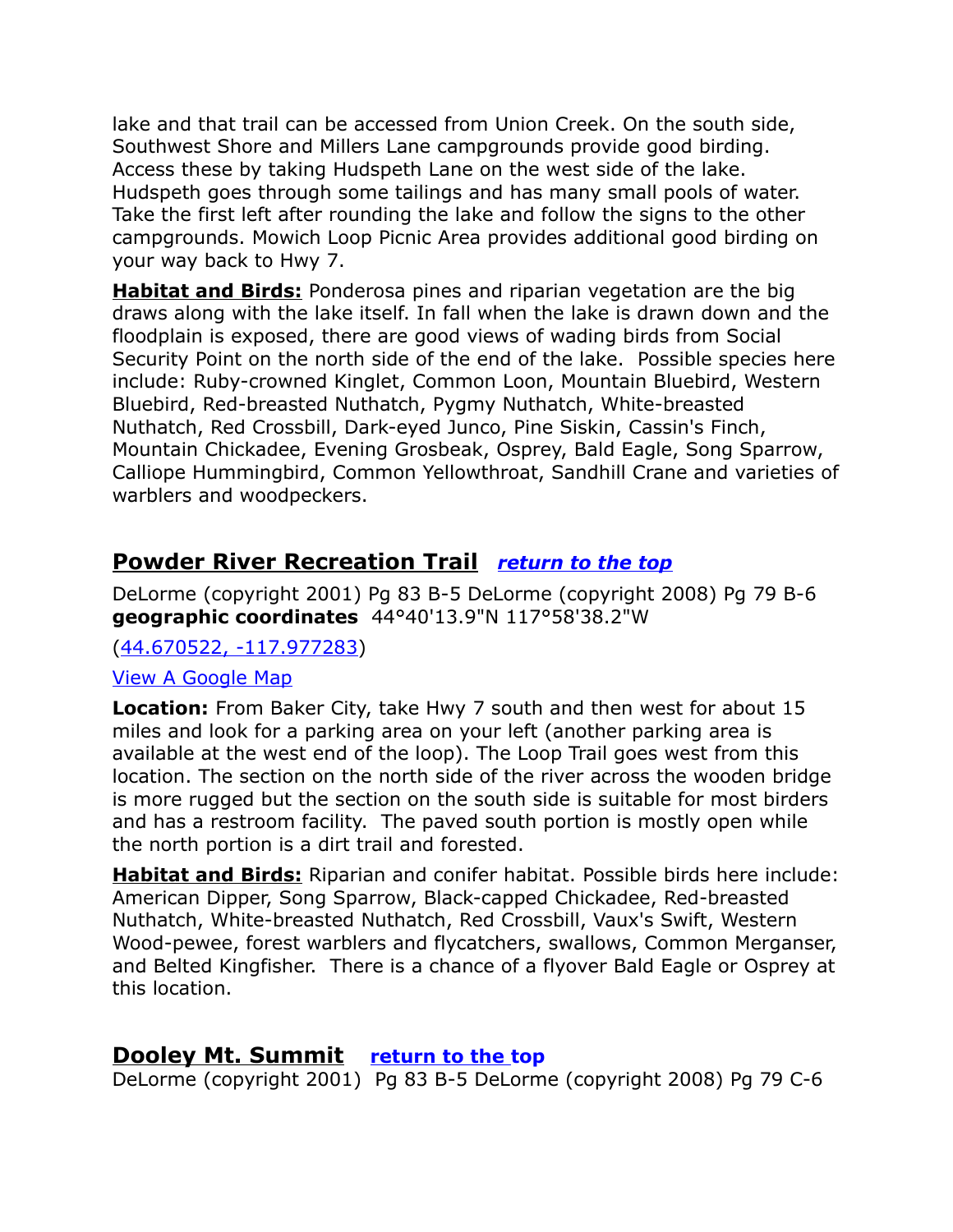# **geographic coordinates** 44°34'20.4"N 117°50'18.9"W

[\(44.572343, -117.838578\)](https://www.google.com/maps/place/44%C2%B034)

#### [View A Google Map](http://maps.google.com/maps/ms?hl=en&ie=UTF8&msa=0&msid=108036481085398338899.0004762a4c184c46ca856&ll=44.532738,-118.227997&spn=0.321584,0.699692&z=11)

**Location:** Take Hwy 7 south of Baker City to Salisbury Junction. Along this route in May and June, watch for Bobolinks in the wet hay meadows (see Bowen Valley below). At Salisbury, turn south onto SR 245 and you will go up and over Dooley Mountain Summit (5392'). During late spring through late September, it can be very productive to bird the many U.S. Forest Service Roads that take off from the summit area. FS Road 11 runs east and west from the summit and offers very good June birding with all the southeastern Blue Mountain birds in abundance. *Please note: some sections of the road are very rocky and require a high clearance vehicle.*

The eastern portion of FS Road 11 runs through the top of a 1989 burn. Also bird FS Road 1115 as it crosses several eco-zones and is worth your time.

**Habitat and Birds:** This is a great owling area Sept-October. This area is loaded with woodpeckers such as Hairy, Black-backed, White-headed and Pileated. Watch out for ticks in late May.

# <span id="page-15-0"></span>**Unity Reservoir State Park [return to the top](#page-0-0)**

DeLorme (copyright 2001) Pg 82 B-4 DeLorme (copyright 2008) Pg 78 C-5 **geographic coordinates** 44°30'21.2"N 118°13'05.6"W [\(44.50972, -118.20327\)](https://www.google.com/maps/place/44%C2%B030)

#### [View A Google Map](http://maps.google.com/maps/ms?hl=en&ie=UTF8&msa=0&msid=108036481085398338899.0004762a4c184c46ca856&ll=44.532738,-118.227997&spn=0.321584,0.699692&z=11)

**Location:** From Baker City, travel 7.8 miles south on Hwy 7 to Hwy 245 (Salisbury Junction). Take 245 south for 15 miles through the Wallowa Whitman NF (bird as much as you like in this forest). Hwy 245 will turn west at this point. Go another 18 miles to Unity Reservoir. About halfway to Unity Reservoir is the tiny berg of Hereford. Just west of Hereford look for a side road called Hereford Loop. This area is good for Bobolink and Sandhill Cranes.

**Habitat and Birds:** Birds you might expect to see along this stretch would include Snow Goose, Canada Goose, Trumpeter Swan, Tundra Swan, Eurasian Wigeon, a dozen other duck species, Chukar, Gray Partridge, Ruffed Grouse, Dusky Grouse, Wild Turkey, Pied-billed Grebe, Great Egret, Osprey, Bald Eagle, Northern Harrier, Sharp-shinned Hawk, Cooper's Hawk, Northern Goshawk, Golden Eagle, Peregrine Falcon, Spotted Sandpiper, Western Sandpiper, California Gull, Herring Gull, Glaucous-winged Gull, Western Screech-Owl, Great-horned Owl, Long-eared Owl, Common Nighthawk, Vaux's and White-throated Swift, Lewis's Woodpecker, Say's Phoebe, Eastern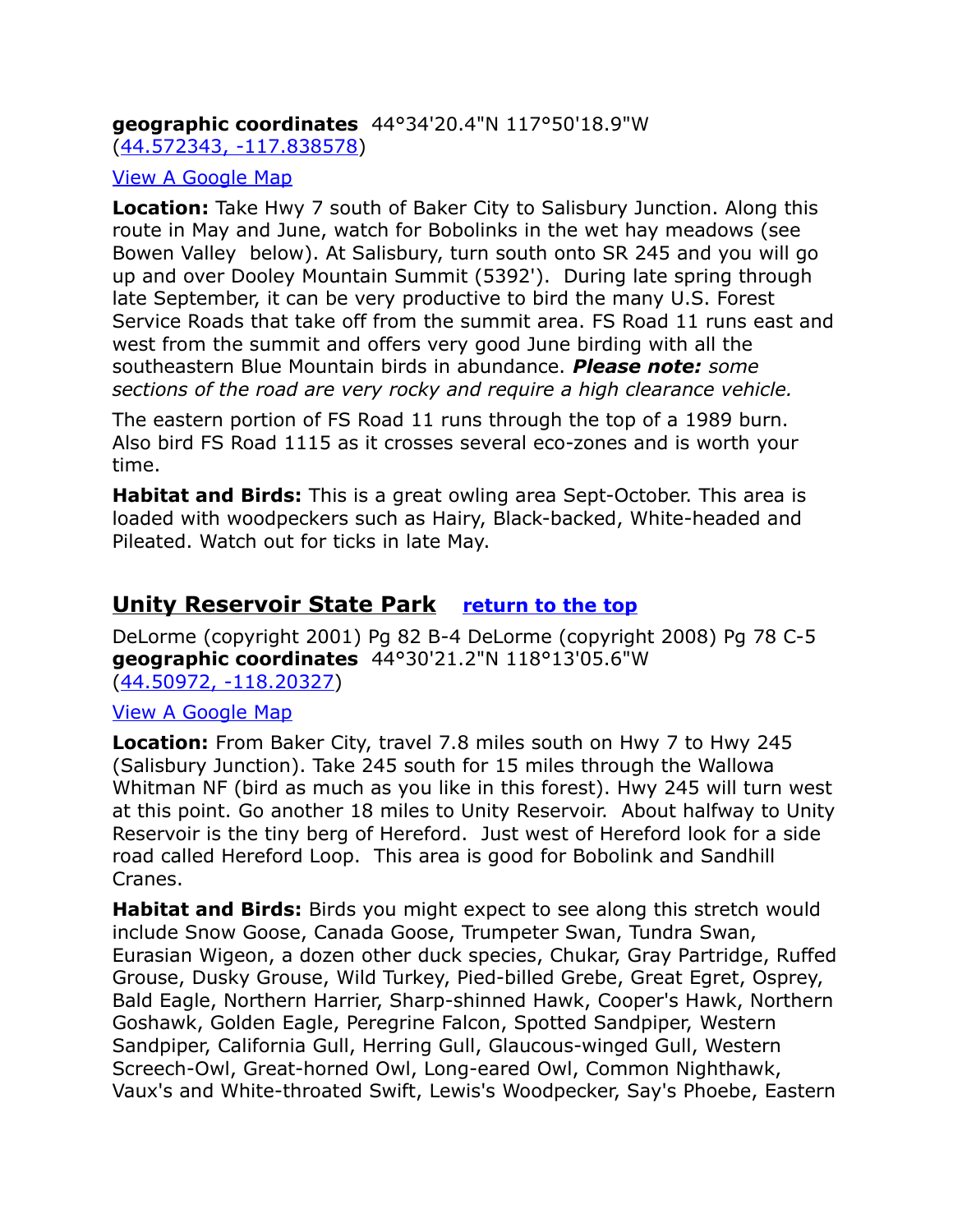Kingbird, Western Kingbird, Loggerhead Shrike, Red-eyed Vireo, Horned Lark, swallows, House Wren, Canyon Wren, Rock Wren, Sage Thrasher, Mountain Bluebird, migrating warblers, Lazuli Bunting, and Bullock's Oriole.

# <span id="page-16-1"></span>**From Unity Reservoir to Whitney** [return to the top](#page-0-0)

DeLorme (copyright 2001) Pg 82 B-4 DeLorme (copyright 2008) Pg 78 C-5 **geographic coordinates** south end Hwy 245 Unity Reservoir) 44°30'18.4"N 118°08'18.8"W (North end Hwy 7 Whitney Wetlands) 44 39' 39" N 118˚ 17' 29" W [\(44.505099, -118.138564\)](https://www.google.com/maps/place/44%C2%B030)

#### [View A Google Map](http://maps.google.com/maps/ms?hl=en&ie=UTF8&msa=0&msid=108036481085398338899.0004762a4c184c46ca856&ll=44.532738,-118.227997&spn=0.321584,0.699692&z=11)

**Location:** From Baker City, travel 7.8 miles south on Hwy 7 to Hwy 245 (Salisbury Junction). Take Hwy 245 south for 15 miles through the Wallowa Whitman NF (bird as much as you like in this forest). Hwy 245 will turn west at this point. Go another 16 miles toward Unity Reservoir. About 2 miles before the reservoir, turn right (north) on Whitney Road (This road is also called the 507 Road or the Big Flat Road). Take this road north for about 15 miles to the ghost town of Whitney and Hwy 7. About halfway on this road the name changes to Burnt River Road on some maps. This road follows the north fork of the Burnt River. You can take Hwy 7 back to Baker City.

**Habitat and Birds:** This is a good route for forest birds. *Care should be taken when attempting access to this area in early spring as snow may block your path.* Watch for Ruffed Grouse, Dusky Grouse, Wild Turkey, Northern Goshawk, White-throated Swift, Mountain Quail, Flammulated Owl, Northern Pygmy-Owl, Northern Saw-whet Owl, Calliope Hummingbird, Lewis's Woodpecker, Williamson's Sapsucker, Red-naped Sapsucker, White-headed Woodpecker, Pileated Woodpecker, Olive-sided Flycatcher, Hammond's Flycatcher, Dusky Flycatcher, Cassin's Vireo, Mountain Chickadee, all 3 nuthatches, Brown Creeper, Townsend's Solitaire, Hermit Thrush, Townsend's Warbler, Western Tanager, Cassin's Finch, Red Crossbill and many more. In the Whitney Wetlands near Hwy 7 you can often find Wilson's Phalaropes, waterfowl, Sandhill Cranes, and both bluebirds.

# <span id="page-16-0"></span>**Camp Creek Group Campground [return to the top](#page-0-0)**

DeLorme (copyright 2001) Pg 83 B-5 DeLorme (copyright 2008) Pg 79 C-6 **geographic coordinates** 44°20'40.5"N 118°12'02.8"W

[\(44.34459, -118.20078\)](https://www.google.com/maps/place/44%C2%B020)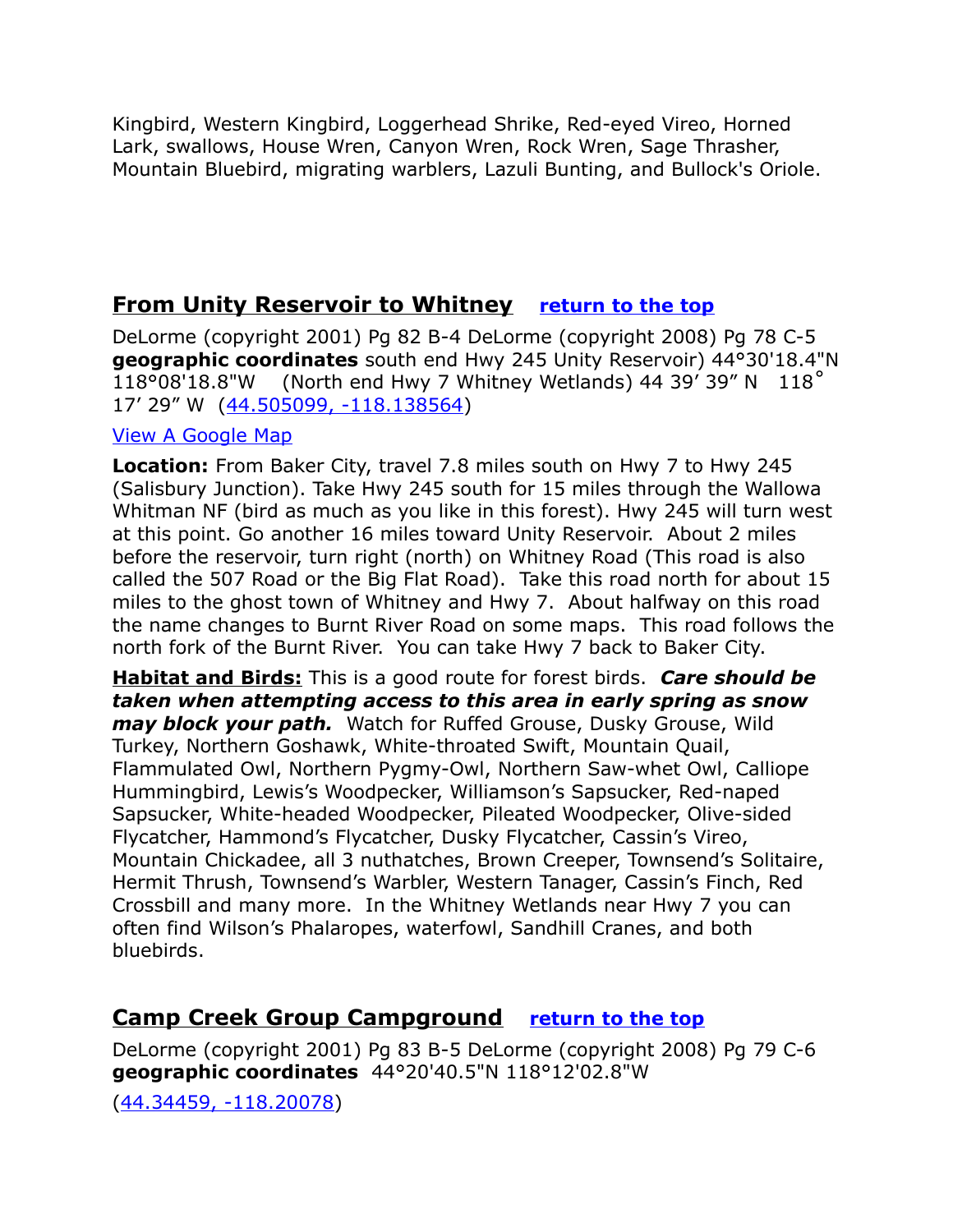#### [View A Google Map](http://maps.google.com/maps/ms?hl=en&ie=UTF8&msa=0&msid=108036481085398338899.0004762a4c184c46ca856&ll=44.532738,-118.227997&spn=0.321584,0.699692&z=11)

**Location:** South and east of Unity off Hwy 26 is West Camp Creek Rd., which goes south and becomes FS Road 1680. Follow it south for five miles until you reach South Camp Creek. Parallel it for one mile then turn left at the sign into the campground. The 1.75 miles into the campground is well worth walking and birding June -August.

**Habitat and Birds:** Check each hummingbird as there may be Broad-tailed Hummingbirds here. There are good numbers of Flammulated Owls calling in late May into early June. This is a great birding/camping site that deserves your attention. Watch for amphibians along the creek and the wild flower bloom is spectacular in May and June.

#### <span id="page-17-0"></span>**Murray Reservoir [return to the top](#page-0-0)**

DeLorme (copyright 2001) Pg 83 B-5 DeLorme (copyright 2008) Pg 79 C-6 **geographic coordinates** 44°21'04.6"N 118°06'15.3"W

[\(44.351284, -118.104247\)](https://www.google.com/maps/place/44%C2%B021)

[View A Google Map](http://maps.google.com/maps/ms?hl=en&ie=UTF8&msa=0&msid=108036481085398338899.0004762a4c184c46ca856&ll=44.532738,-118.227997&spn=0.321584,0.699692&z=11)

[eBird Hotspot Checklist for Murray Reservoir](http://ebird.org/ebird/hotspot/L752848?yr=all&m=&rank=mrec)

**Location:** This is a privately owned lake that is open to the public for fishing and birding. From Unity, travel southeast 9 miles on Hwy 26. The lake is right next to the road so you can't miss it.

**Habitat and Birds:** There are large trees on the NW side of the lake and smaller trees along the edge. Search these trees for owls and passerines. Search the shoreline for shorebirds and the deeper water for waterfowl.

# <span id="page-17-2"></span>**SOUTH COUNTY/SNAKE RIVER**

# <span id="page-17-1"></span>**Durkee and Burnt River Canyon [return to the top](#page-0-0)**

DeLorme (copyright 2001) Pg 83 B-6 DeLorme (copyright 2008) Pg 79 C-8 **geographic coordinates** 44°35'22.9"N 117°29'06.6"W

[\(44.589702, -117.485176\)](https://www.google.com/maps/place/44%C2%B035)

[View A Google Map](http://maps.google.com/maps/ms?hl=en&ie=UTF8&msa=0&msid=108036481085398338899.0004762c602838bde2c5a&ll=44.617844,-117.497406&spn=0.642224,1.399384&z=10)

**Location:** Drive 22 miles south of Baker City on I-84 and take Exit 327. Take Durkee Road west to Old US Hwy 30. Turn right (north) on 30 and go 1.6 miles to Burnt River Canyon Lane. Take a left and drive this road for 20 miles through Burnt River Canyon. An alternate way to get to Durkee, and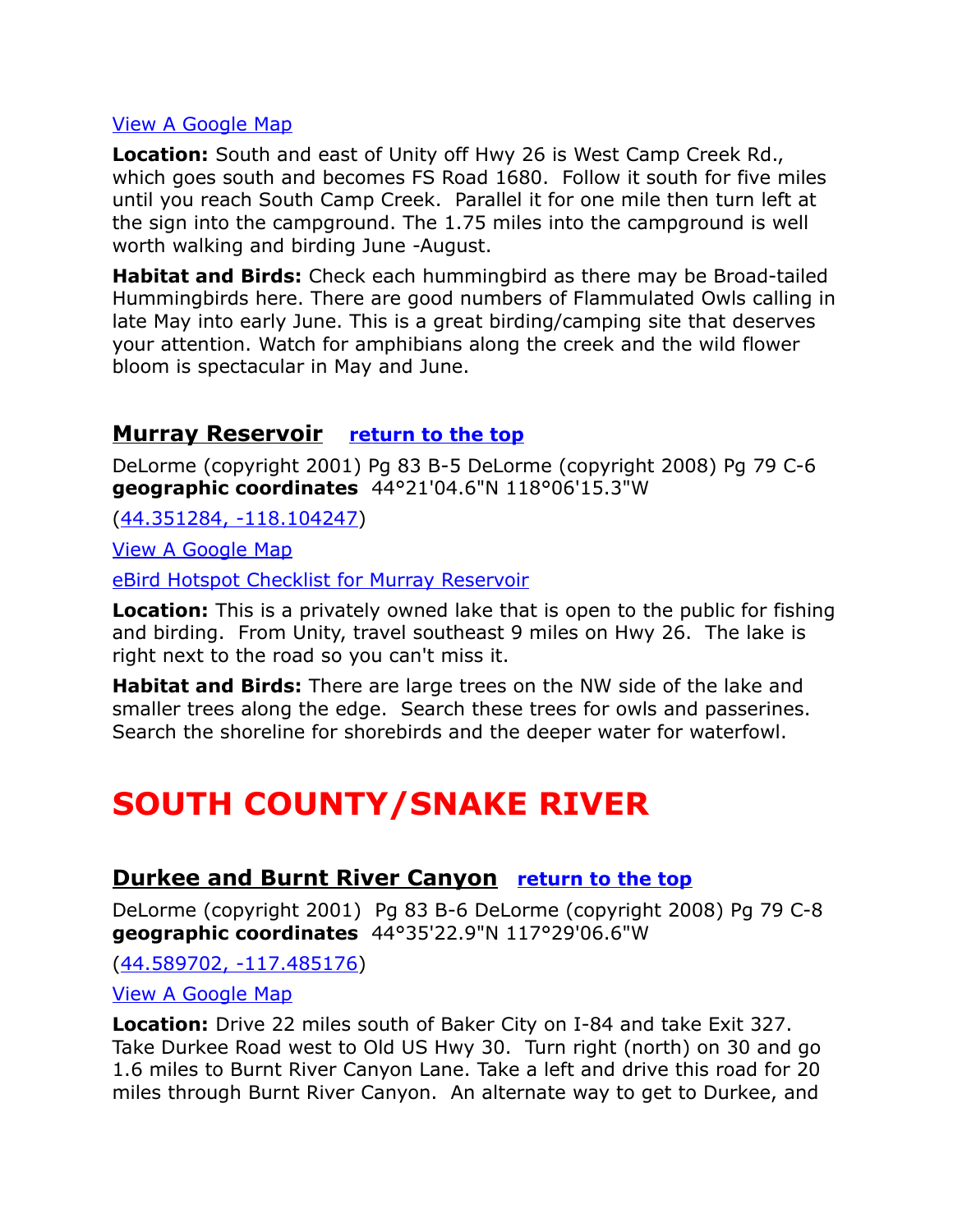enjoy some good birding along the way, is to take Hwy 30 out of Baker and follow it all the way to Durkee.

**Habitat and Birds:** The rich farmland around Durkee can provide good birding. The canyon itself offers opportunities to find Chukar, Canyon Wren, Rock Wren, and Bushtit. Ash-throated and Gray Flycatchers may be found here as well. The contrast between the dry hillsides and wet riparian areas around the river make this a beautiful drive and pretty good birding as well. Watch for breeding Lewis's Woodpecker, White-throated Swift, and "Westerntype" Flycatcher (the distribution of Cordilleran and Pacific-slope Flycatcher in Eastern Oregon is not well understood) along this route.

# <span id="page-18-1"></span>**Brownlee Reservoir & Hewitt Memorial Park**

#### **[return to the top](#page-0-0)**

DeLorme (copyright 2001) Pg 83 A-8 DeLorme (copyright 2008) Pg 79 B-10 **geographic coordinates** 44°35'22.1"N 117°07'56.9"W

[\(44.589466, -117.132471\)](https://www.google.com/maps/place/44%C2%B035)

#### [View A Google Map](http://maps.google.com/maps/ms?hl=en&ie=UTF8&msa=0&msid=108036481085398338899.000476290874631b06f60&ll=44.830552,-117.182922&spn=1.493984,4.22699&z=9)

**Location:** From Richland, travel east on Hwy 86 to the point at which the road begins to bend north (less than a mile from Richland). Robinette Road goes straight instead of bending north. Take Robinette for 1.1 miles to a fork. Take the right fork (Hewitt Road) to the boat ramp and scan the lake. Return to the fork in the road and take the left fork to another boat ramp and scan here. To access the less developed south side of the reservoir, take 1st Street out of Richland south for .75 miles and the road will take a right angle turn to the right. Follow this turn and stay on this road for a short distance until it takes another right angle turn and heads south. Take this road (still 1st St.) south until it crosses the Powder River. At the bridge, reset your odometer and travel south and then east for 2 miles. Look for a dirt road that will follow the south bank of the reservoir. Along the way, note the old cottonwood trees and look for roosting Bald Eagles.

**Habitat and Birds:** Open water and riparian areas mixed with dry sage and rocky areas. Look for phalaropes, gulls, terns, waterfowl, herons, and shorebirds along the lake. The few trees that line the river and the parking area can produce migrants and might yield a Gray Catbird or a Bullock's Oriole.

# <span id="page-18-0"></span>**Snake River Road/Brownlee Reservoir [return to the top](#page-0-0)**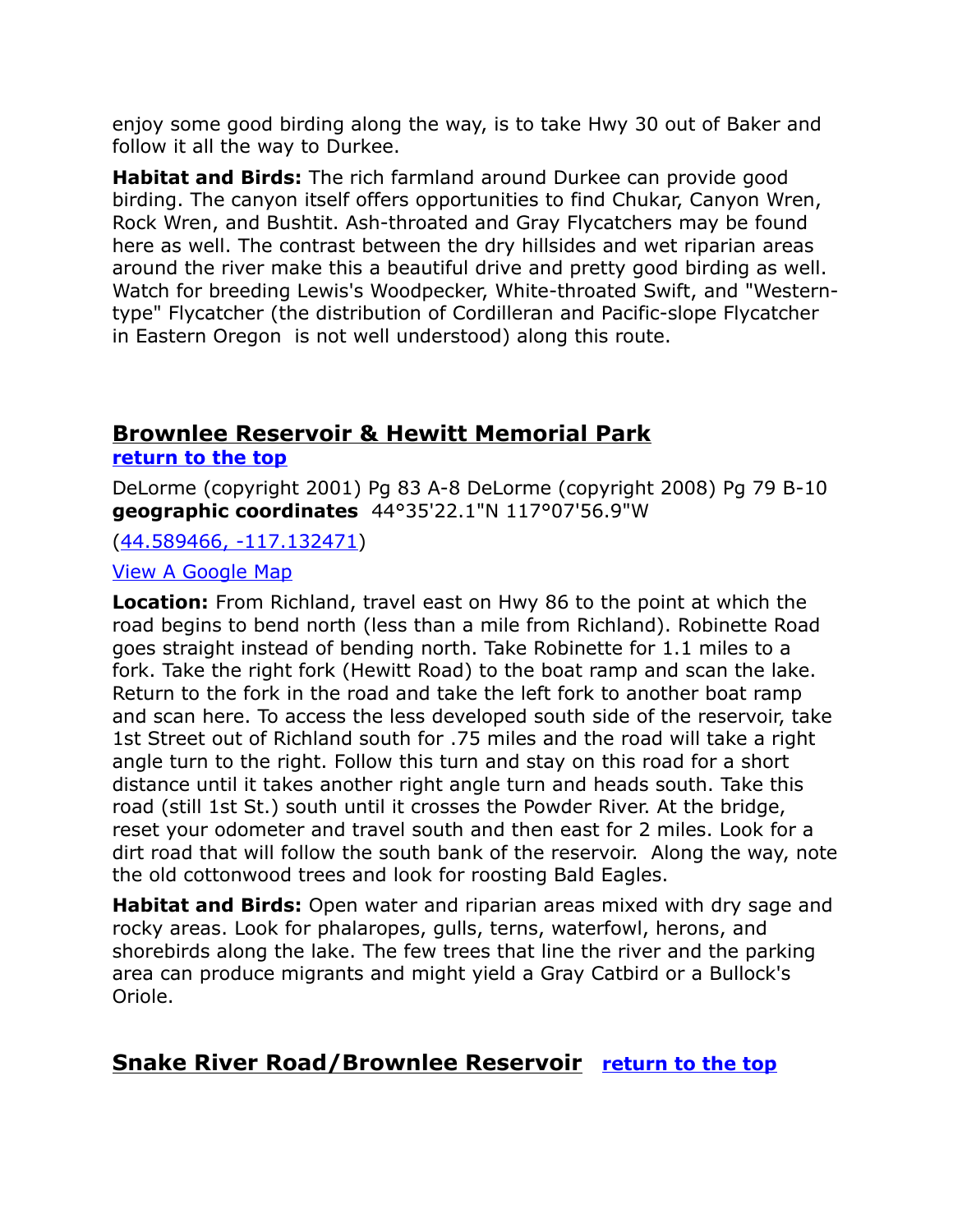DeLorme (copyright 2001) Pg 83 A-8 DeLorme (copyright 2008) Pg 79 B-10 Pg 79 **geographic coordinates** 44°40'21.0"N 117°06'11.7"W

#### [\(44.672500, -117.103240\)](https://www.google.com/maps/place/44%C2%B040)

#### [View A Google Map](http://maps.google.com/maps/ms?hl=en&ie=UTF8&msa=0&msid=108036481085398338899.000476290874631b06f60&ll=44.830552,-117.182922&spn=1.493984,4.22699&z=9)

**Location:** Take 1st Street out of Richland south for .75 miles and the road will take a right angle turn to the right. Follow this turn and stay on this road for a short distance until it takes another right angle turn and heads south. Take this road (still 1st St.) south until it crosses the Powder River. At the bridge, reset your odometer and travel south and then east for 2 miles. The road (still 1st St.) then turns south for 5 miles as it makes its way to the reservoir. The road changes names to Snake River Road just before it reaches the reservoir (1st St. turns and goes north). If you are inclined to do so, you can drive south for 30 miles along the river to Huntington in Southern Baker County.

**Habitat and Birds:** Like the other roads that follow the Snake River, extreme canyons are bordered by open water. Birds you might expect to see along this stretch would include Snow Goose, Canada Goose, Trumpeter Swan, Tundra Swan, Eurasian Wigeon, a dozen other duck species, Chukar, Gray Partridge, Ruffed Grouse, Dusky Grouse, Wild Turkey, Pied-billed Grebe, Great Egret, Osprey, Bald Eagle, Northern Harrier, Sharp-shinned Hawk, Cooper's Hawk, Northern Goshawk, Golden Eagle, Peregrine Falcon, Spotted Sandpiper, Western Sandpiper, California Gull, Herring Gull, Glaucous-winged Gull, Western Screech-Owl, Great-horned Owl, Long-eared Owl, Common Nighthawk, Vaux's and White-throated Swift, Lewis's Woodpecker, Say's Phoebe, Eastern Kingbird, Western Kingbird, Loggerhead Shrike, Red-eyed Vireo, Horned Lark, swallows, House Wren, Canyon Wren, Rock Wren, Sage Thrasher, Mountain Bluebird, migrating warblers, Lazuli Bunting, and Bullock's Oriole.

# <span id="page-19-0"></span>**Basser Diggins CG Big Lookout Mt. [return to the top](#page-0-0)**

DeLorme (copyright 2001) Pg 83 B-7 DeLorme (copyright 2008) Pg 79 C-9 **geographic coordinates** 44°36'32.1"N 117°16'41.8"W

[\(44.60892, -117.27828\)](https://www.google.com/maps/place/44%C2%B036)

#### [View A Google Map](http://maps.google.com/maps/ms?hl=en&ie=UTF8&msa=0&msid=108036481085398338899.0004762a41b181b176640&ll=44.286503,-117.222748&spn=0.673404,1.399384&z=10)

**Location:** From I-84 at Durkee cross under I-84 onto the Manning Basin Rd. heading east. Drive northeast 13 miles to Basser Diggins Campground. This BLM campground is atop Big Lookout Mountain (7120')and the view is spectacular!

**Habitat and Birds:** The habitat is a mix of Western Juniper, Douglas Fir, Aspen and bitter brush. This is a very isolated birding experience, as there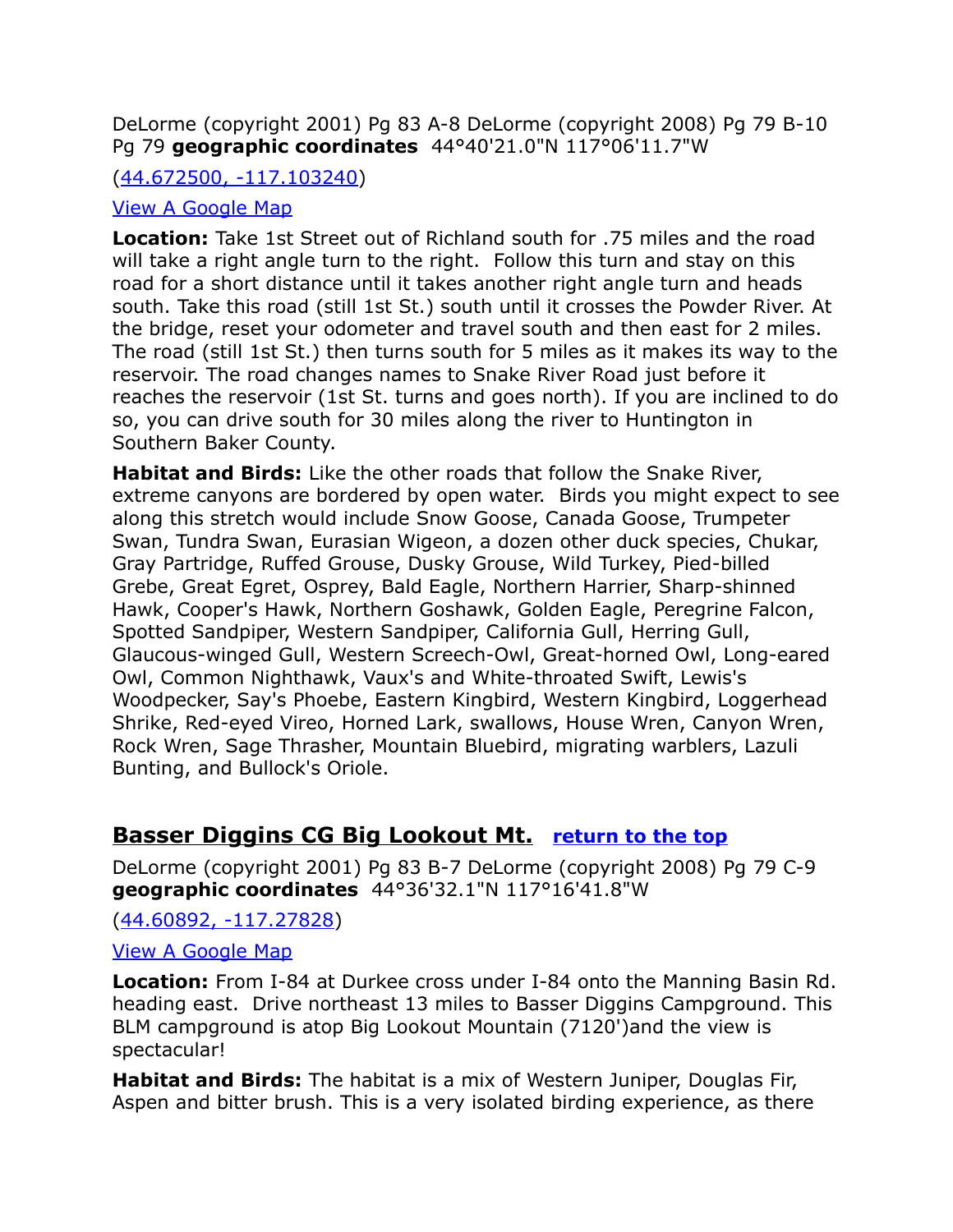are very few people in this area. The birding is never dull, as there are very unique plant communities in this area. Green-tailed Towhees, Gray Flycatchers, Red-naped Sapsucker, Dusky Flycatchers, Brewers Sparrows and Cassin's Vireo have been seen here along with Cassin's Finch. The area is seldom birded and should be looked over in late spring through October. Looks like an outstanding fall raptor passage site. This is a fair weather road and should never be attempted in winter with snow on the ground. Because this is a high elevation site be prepared for unexpected weather in the summer.

# <span id="page-20-0"></span>**Snake River Road to Richland [return to the top](#page-0-0)**

DeLorme (copyright 2001) Pg 83 C-8 DeLorme (copyright 2008) Pg 79 D-9 **geographic coordinates** 44°21'23.6"N 117°15'10.8"W

[\(44.356549, -117.253006\)](https://www.google.com/maps/place/44%C2%B021)

[View A Google Map](http://maps.google.com/maps/ms?hl=en&ie=UTF8&msa=0&msid=108036481085398338899.0004762a41b181b176640&ll=44.286503,-117.222748&spn=0.673404,1.399384&z=10)

This should probably be an eBird hotspot. Be the first to make it so!

**Location:** This trip should be in conjunction with Farewell Bend (see below) Start birding Farewell Bend SRA. Then take I-84 north to Huntington (exit 345). Drive into Huntington and stay on the main road as it goes through this tiny town. About 5 blocks into the town, take a left on Washington Street (There's a brown sign that says, "Spring Rec. Site). This road will quickly become Snake River Road. Shortly after leaving Huntington, a dirt road will branch off to the left. This short road leads to the sewer ponds. Continue on River Road for about 30 miles (Make sure you have gas and water) to the small community of Richland. Just a few miles to the east is Harry M. Hewitt Memorial Park. If you have time, this park, right along the river, can be productive.

 **Habitat and Birds:** This route, taken in the spring, summer or fall, will offer some of the best birding in the county. The river is lined with vegetation and the steep, dry slopes offer more diverse habitats. Look for migrants of all kinds, waterfowl in the river and dry canyon species like Canyon and Rock Wren, Chukars (go early) and raptors. Nesting species include Bullock's Oriole, Yellow-breasted Chat, Lazuli Bunting and Eastern Kingbird. Gulls and swallows are abundant.

# <span id="page-20-1"></span>**Farewell Bend State Recreational Area [return to the top](#page-0-0)**

DeLorme (copyright 2001) Pg 83 C-8 DeLorme (copyright 2008) Pg 79 D-9 **geographic coordinates** 44°18'12.6"N 117°13'39.2"W

[\(44.303500, -117.227566\)](https://www.google.com/maps/place/44%C2%B018) [View A Google Map](http://maps.google.com/maps/ms?hl=en&ie=UTF8&msa=0&msid=108036481085398338899.0004762a41b181b176640&ll=44.286503,-117.222748&spn=0.673404,1.399384&z=10)